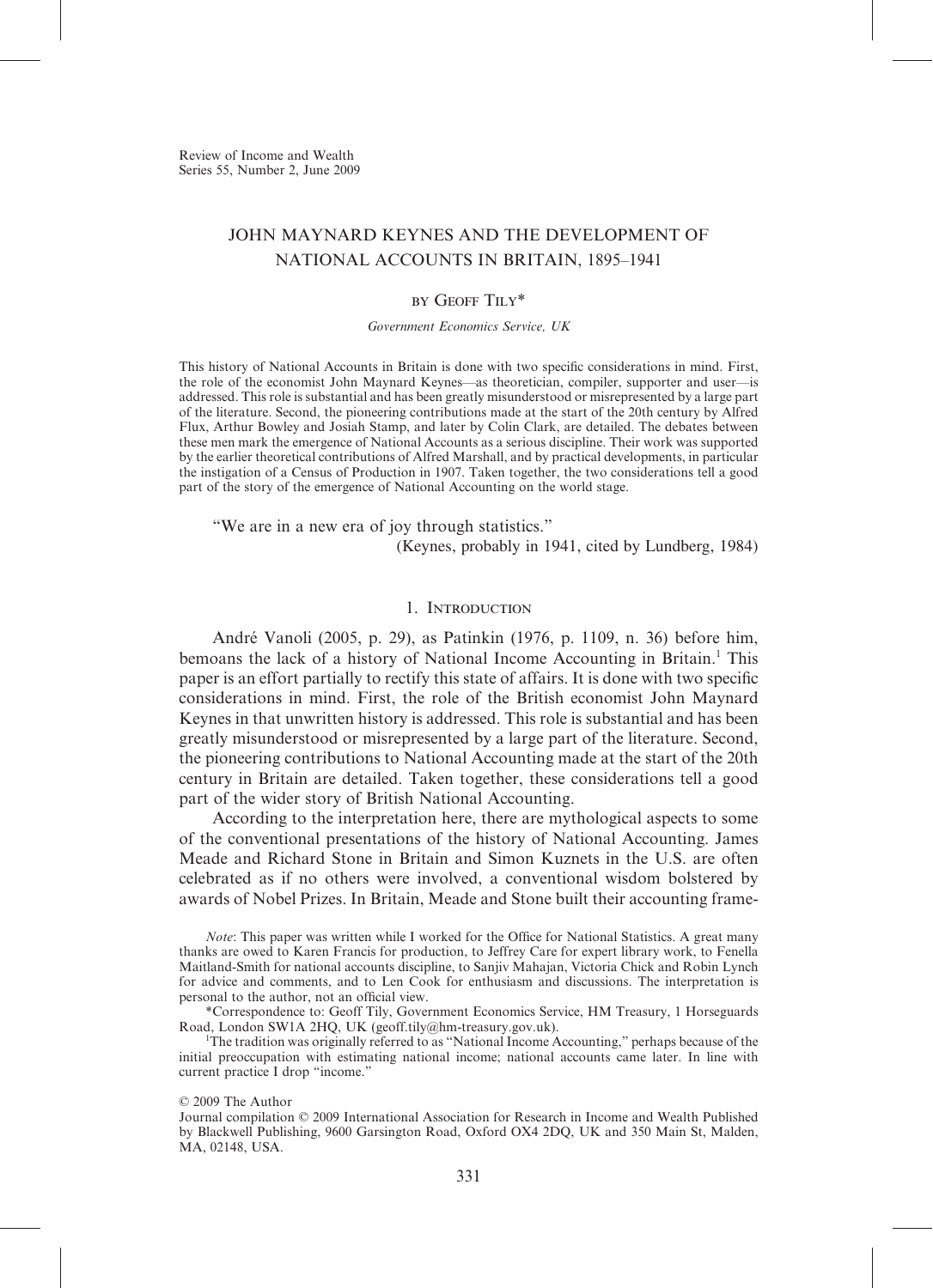work on the very rich foundations laid by a number of eminent statisticians and economists since the end of the 19th century (but that extended back even to the 17th century). These estimates were not developed for "Keynesian" models of the economy, as suggested by other conventional wisdoms, but were rooted in a wider interest in the development and prosperity of the British economy and the ultimate beneficiaries of that prosperity (which was no doubt fostered by changes in the political landscape as the Labour Party began to emerge as a potent force at the end of the 19th century).

The contributions of Alfred Flux, Arthur Bowley and Josiah Stamp are examined as a crucial backdrop to the central story of Keynes. Their work amounts to a first phase of National Accounting in Britain. Many of the debates between these men anticipated those that continue today. The discussion here emphasizes changes in the technical processes underpinning published estimates. Long-standing income-based techniques, rooted in tax data, became supplemented with the production approach, following the instigation of the Census of Production in 1907. Later, the expenditure approach would draw on the wide range of sources that were beginning to emerge as the range of official statistics was extended. The existence throughout of real terms measures, based on various aggregate prices indices, is also a striking part of the story. That said, the aim is not to elucidate all the detailed differences between measures in terms of definition and coverage, rather to illustrate that, as Keynes's work began, the measurement of national income was well developed in terms of both theory and practice.

In the 1930s, perhaps a second phase of developments, Colin Clark took the baton as the leading National Accountant. He was the first to produce an expenditure measure of economic activity, the first to produce quarterly rather than annual estimates, and the first to attempt macroeconomic analysis of his results. These contributions all preceded the work of Simon Kuznets.

Keynes's own role was multifaceted: he was a user, supporter and producer of economic statistics. Initially he sought reasonable empirical estimates of economic activity to support his advocacy of one policy over another. As he developed his own theoretical explanation of economic activity, his framework was adopted as a framework for the measurement of the economy. In particular, when he advocated use of Richard Kahn's multiplier, a specific need for national income and expenditure information was identified. And with that need he argued at every opportunity for the substantial development of economic statistics. He engaged highly proactively with all those who sought to produce such figures. When it came to his classic wartime work, *How to Pay for the War* (Keynes, 1940a), he became directly involved in the construction of National Accounts and the third phase of developments began. When he arrived at HM Treasury for his wartime advisory role, he advised Stone and Meade on their early efforts. Finally, Keynes wrote the text for the celebrated first official estimates of U.K. National Income and Outlay in April 1941. *How to Pay for the War* also included rudimentary statements of what are now known as sector accounts, based on a need to assess resources available from household taxation against resources required for government expenditure. With this work, activity began to shift from national income measurement to national income accounting, or the "accounting approach" as Vanoli (2005, p. 16) calls it. Meade and

<sup>© 2009</sup> The Author

Journal compilation © International Association for Research in Income and Wealth 2009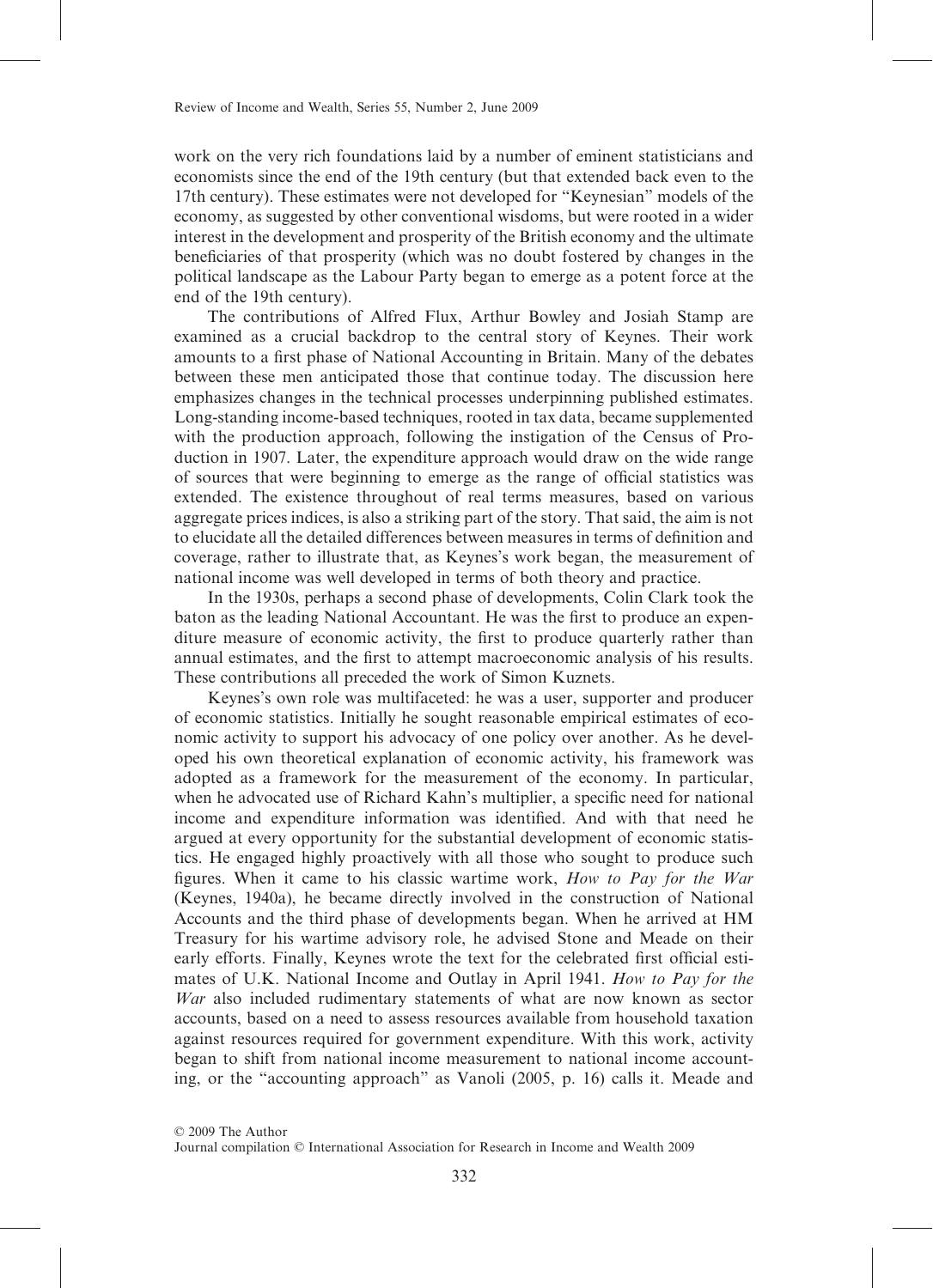Stone took these historical foundations, and set upon the intellectual effort of providing an accounting framework for a national economy or society within which the emerging concepts and measures could be positioned. Vanoli (2005) provides the account of how this framework emerged and evolved, initially and in particular, in Britain, the United States, the Netherlands and Sweden.

Yet, as noted, the history of National Accounts does not have Keynes so prominent. Section 9 contains an examination of the relevant literature. There are problems with the wider interpretation of Keynes's economics, which remains the subject of great controversy among scholars (albeit not in the standard textbooks). The discussion here addresses the conventional wisdom that Keynes gave impetus to the development of National Accounts through his development or fostering of macroeconomic models of the economy. Keynes's theory did not lead to such models, and indeed he was quite scathing in his criticism. The conventional wisdom on National Accounts fits conveniently with conventional wisdoms on the nature of his economic theory. I argue that the reality is quite different: the econometric-model-building agenda and associated data demands originated with other scholars and policy makers.

A distinction is often made between official and unofficial estimates of National Accounts. My view is that this distinction has served to undervalue the theoretical and practical contributions to National Accounting prior to the instigation of official estimates. In Britain valuable estimates had been made for many years, but a number of professional statisticians, economists and others saw that the information necessary for fuller and more accurate estimates of National Accounts would require the sort of effort that could really only be achieved by a central body with powers to command and coordinate information from the private sector. Bowley, Stamp, Clark and Keynes were, from the early years of the 20th century, tireless advocates of such a system.2 History concedes Keynes giving the final and successful push, though international developments through the United Nations may have also had a significant influence (see Section 9). Hopes came to fruition in the war, with the establishment of the Central Statistical Office, the instigation of the annual publication of National Accounts, and, after the war, with the 1947 Statistics of Trade Act, allowing for a range of statutory powers in collecting data. From that moment on, Britain was provided with official economic statistics that were, and remain, the most important and reliable guide to activity and prosperity for both economic policy and wider interest. Keynes must be saluted for that effort, but so must those who had done so much under the auspices of research and the desire for an understanding of what would well serve the national interest.

## 2. National Accounts, 1895–1930

Kendrick (1970) and Vanoli (2005) detail the developments in National Accounting from the 17th to 19th centuries. In Britain the notion and practice of regularly measuring the economy appears to have become quite firmly established

2 From the Board of Trade, Flux, the only official statistician, was opposed.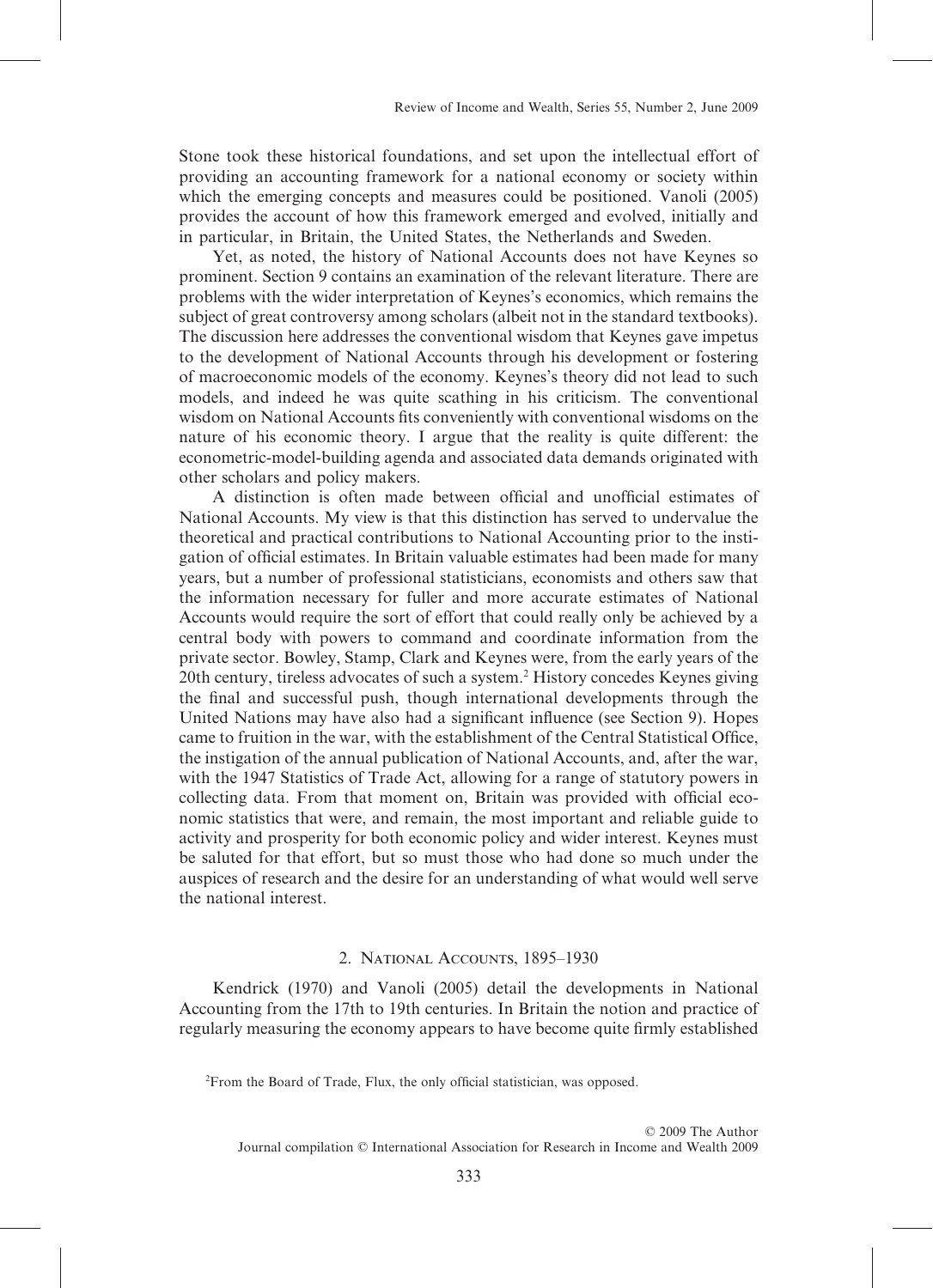and debated in a substantial manner in the first quarter of the 20th century.3 These developments followed: (i) a theoretical lead from Alfred Marshall, the British economist; (ii) a practical lead from three individuals: Arthur Bowley, Alfred Flux and Josiah Stamp; and (iii) institutional developments through the availability of wages, population and tax data and then the instigation of censuses of production.

In his masterpiece, *Principles of Economics*, Marshall (1920 [1890]) included some discussion of notions of National Income which today would be referred to as gross domestic product (GDP) from the income perspective, defining concepts of National/Social Income and Dividend.<sup>4</sup> His discussion seems to conflate production and income concepts, but identifies key processes and factors:

. . . the inquiry how the three agents of production, land (that is, natural agents), labour and capital, contribute to producing the national income (or the national dividend, as it will be called later on); and how that income is distributed among the three agents. (Marshall, 1920 [1890], II.IV.25)

Social income may be estimated by adding together the incomes of the individuals in the society in question, whether it be a nation or any other group of persons. We must however not count the same thing twice. If we have counted a carpet at its full value, we have already counted the values of the yarn and the labour that were used in making it; and these must not be counted again. (*ibid.*, II.IV.29)

The limiting word "net" is needed to provide for the using up of raw and half-finished commodities, and for the wearing out and depreciation of plant which is involved in production: ... And net income due on account of foreign investments must be added in. (See above II.IV.6) This is the true net annual income, or revenue, of the country; or, the national dividend... [T]he services which a person renders to himself, and those which he renders gratuitously to members of his family or friends; the benefits which he derives from using his own personal goods, or public property such as toll-free bridges, are not reckoned as parts of the national dividend, but are left to be accounted for separately. (*ibid.*, VI.I.48)

There are here, and throughout his work, discussions of some sophistication. Marshall defined a production boundary, considered the "national" concept more relevant than the "domestic" and used "net" to mean less intermediate consumption and the consumption of fixed capital.

Of the three individuals of particular interest in terms of practical developments, two were Marshall's pupils; all three became Presidents of the Royal Statistical Society (RSS) and received knighthoods.

• Arthur L. Bowley (1869–1957) was educated in economics and statistics at Cambridge under Marshall, joined the LSE staff in 1895, was appointed Professor of Economic Statistics in 1915, and was the first incumbent of the University of London's full time chair in statistics when it was created in

<sup>&</sup>lt;sup>3</sup>The leading individuals and developments prior to this are discussed in Ward and Doggett (1991, pp. 8–19); those involved are listed in an Appendix to this paper, based on Stamp's later work (see below).

<sup>4</sup> He does not claim precedence, and implies that the concepts, if not his specific definitions, were familiar. Pigou (1920) discussed the relationship between Marshall's concepts and a wider notion of "economic welfare."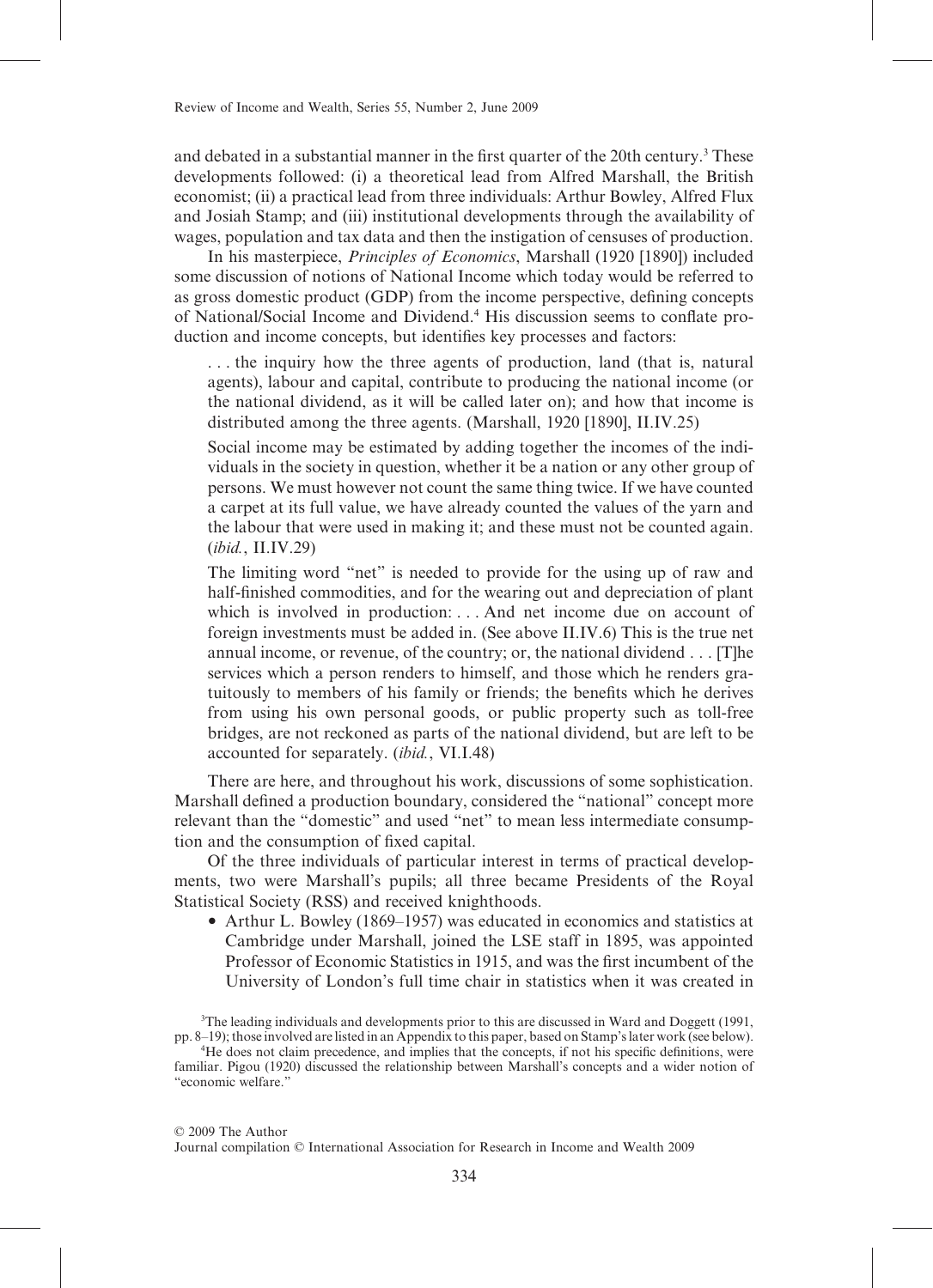1919. He won a Guy Medal in 1933 and was President of the RSS from 1938 to 1940.

- Alfred W. Flux (1867–1942) was President of the RSS from 1928 to 1930 and winner of the Guy medal in gold in 1930. He was educated at Cambridge, originally in mathematics but then in economics under Marshall. He became a lecturer, but in 1908 joined the Board of Trade, the British Civil Service department that had been in the lead on statistical matters since the early 19th century. His arrival coincided with the passing of the first Census of Production Act; he was Director of the Census in 1911 and was responsible for publication of the final Report. He was, however, a thorn in the side of those who advocated a central statistical office (see Section 3).
- Josiah C. Stamp (1880–1941) left school and joined the Inland Revenue at the age of 16. By 1916 he had risen to "assistant secretary," and outside work took an economics degree and PhD at the LSE (under Bowley's supervision). His thesis was published as *British Incomes and Property* (Stamp, 1916). He was President of the RSS from 1930 to 1937.

These academic and official statisticians produced a series of estimates of economic activity and associated discussions of theory and technique, often explicitly referring to the definitions set out by Marshall. They debated matters in careful reviews of each other's work.

Bowley's first attempt at a measure of National Income was published in an article in the June 1895 edition of the *Journal of the Royal Statistical Society*, entitled "Changes in Average Wages (Nominal and Real) in the United Kingdom Between 1860 and 1891." The article was motivated by a desire to understand the development of the modern economy:

Of all the economic and social questions now to the front there is none on which such diverse views are held, or which is so much in need of settlement. as this: Who are benefiting most by the development of industry; those who obtain profits or interest, or those who receive wages? (Bowley, 1895, p. 224)

His practical technique, in common with his predecessors from the 17th century onward, was through estimates of income, and aggregate measures of prices.

The first step towards answering this question is to find the actual changes in the total sum paid in wages and the average money wage, and also in the gross receipts of profits and interest, and the average income of the nation as a whole.

The second step is to find the variations in the purchasing power of money, both in the hands of wage-earners and of the richer classes. (*ibid.*)

To answer this question, from a mass of sources,<sup>5</sup> Bowley derived a rudimentary measure of GDP(I)—"Whole National Income." The key components are

<sup>5</sup> For example, Reports of the Commissioners of Inland Revenue, Return of Wages, 1830–86, Reports of Trade Unions, Market Shipping Returns, Reports on the Commission on Depression of Trade, 1886, Returns of Wages in Textile Trades and Mines and Quarries and the Annual Commercial History and Review in *The Economist* (Bowley, 1895, p. 226). Pivotal to his technique was an earlier estimate as follows (see footnote 3 above): "Dr. Giffen gave an estimate in the aggregate for recent years in evidence before the Labour Commission, and many of the details leading to that estimate have been published." Robert Giffen was head of the statistical department at the Board of Trade from 1876.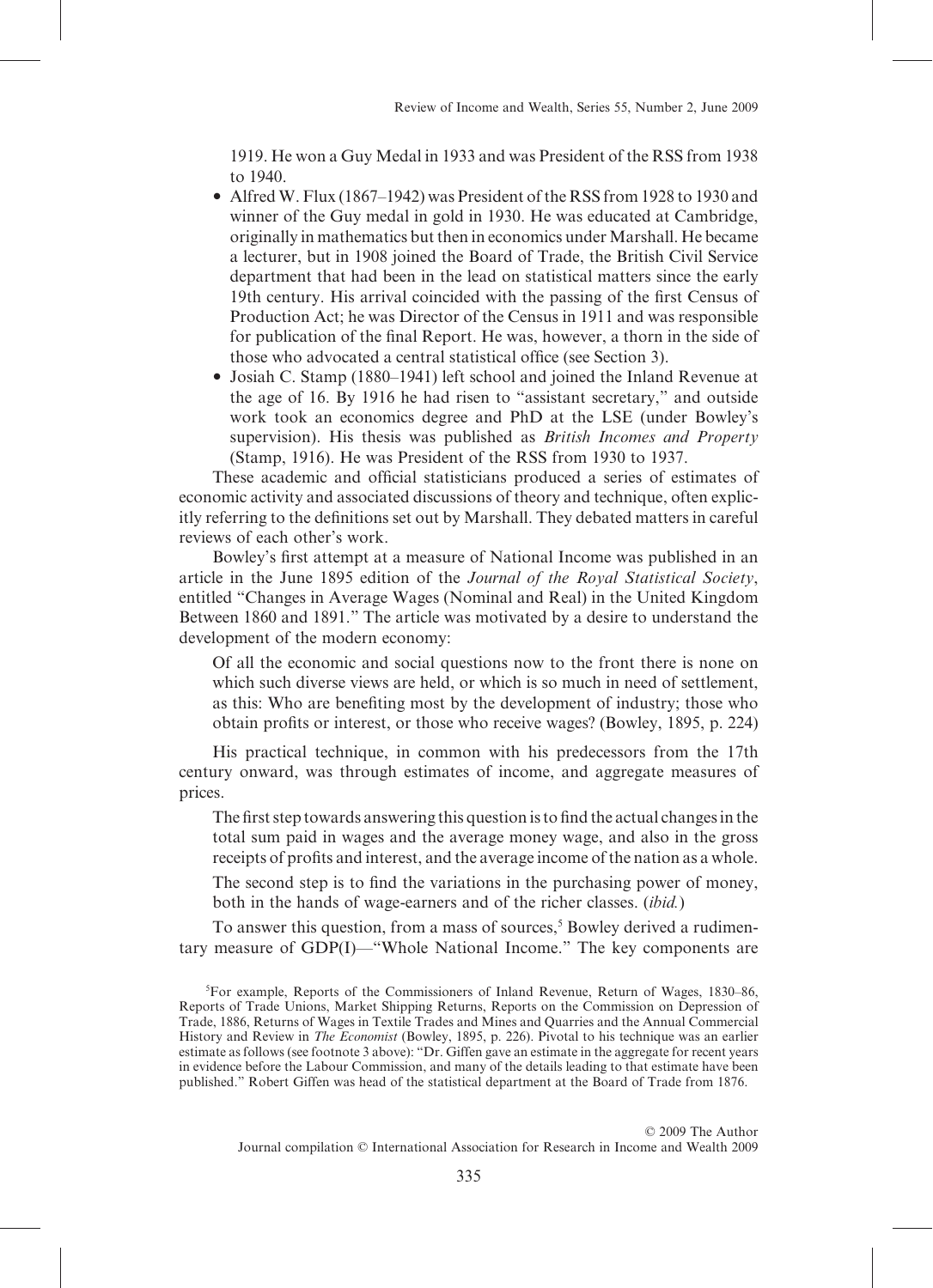|      |                                 |                          | Total Income Not Received as Wages |                          |  |
|------|---------------------------------|--------------------------|------------------------------------|--------------------------|--|
|      | Total Annually<br>Paid in Wages | Subject to<br>Income Tax | Not Subject<br>to Income Tax       | Whole National<br>Income |  |
| 1860 | 392                             | 376                      | 64                                 | 832                      |  |
| 1866 | 464                             | 485                      | 81                                 | 1,030                    |  |
| 1870 | 486                             | 521                      | 85                                 | 1,092                    |  |
| 1874 | 609                             | 635                      | 100                                | 1,344                    |  |
| 1877 | 591                             | 652                      | 130                                | 1,373                    |  |
| 1880 | 567                             | 652                      | 126                                | 1,345                    |  |
| 1883 | 609                             | 696                      | 122                                | 1,427                    |  |
| 1886 | 605                             | 715                      | 125                                | 1,445                    |  |
| 1891 | 699                             | 782                      | 130                                | 1,611                    |  |

| TABLE 1                                                |
|--------------------------------------------------------|
| BOWLEY'S ESTIMATE OF WHOLE NATIONAL INCOME (£ MILLION) |

*Source*: Bowley (1895, p. 248, table VII).

shown in Table 1, with the decomposition following from the nature of his sources as well as the nature of his inquiry. The figures included an adjustment for tax evasion, with the associated description implying that he was aiming at the "national" concept of income (*ibid.*, p. 245).

The article went on to examine matters in real terms using "Sauerbeck's index number."<sup>6</sup> Such analyses were commonplace in the early statistical assessments, with practitioners well aware of the necessity to remove the effects of price. He concluded that "average income and average wages have increased at nearly equal average rates" (*ibid.*, p. 251).

Bowley (1895) was the first in a series of contributions over the next 30 years; the main items are summarized in Table 2.

The source for Bowley's measures was income data. A most significant event in the development of National Accounts was the taking of a Census of Production in 1907. In the "General Introduction" to the *Final Report* (Cd. 6320), Flux summarized the results of the census including estimates of value added by industry. The final section of the introduction was entitled "Production, Consumption and Income of the UK." Here Flux made an estimate—the first?—of National Income that did not use the income approach.

First, he estimated value added for all production industries, according to the classification detailed in Table 3. Second, he supplemented these figures with estimates for agriculture and fishery and presented the estimates in a rudimentary (and aggregate) supply and use presentation, with domestic production allocated between direct consumption, materials and exports, and then adding on imports (also by intermediate/final use). In the final section of his introduction, he then

<sup>6</sup> The Sauerbeck index was a measure of commodity prices, produced seemingly under the sole initiative of Augustus Sauerbeck. It was based on price indices for 45 different commodities, with a base period from 1867 to 1877 (it is unclear what the weights were based on: they may have all been equal). The measure was published in the *Journal of the Royal Statistical Society*, first in September 1886 and then (usually) in the March edition each year until the 1930s. Flux was a vocal critic of the methodological approach, and would eventually develop the Board of Trade Index of Wholesale and Commercial Prices (see, e.g. Flux, 1921). In 1894 Sauerbeck was awarded a RSS Guy Medal in Silver. After his death in 1912, *The Statist* took over the construction of the figures. (There is a possible confusion here with what is now known as the Sauerbeck index number formula.)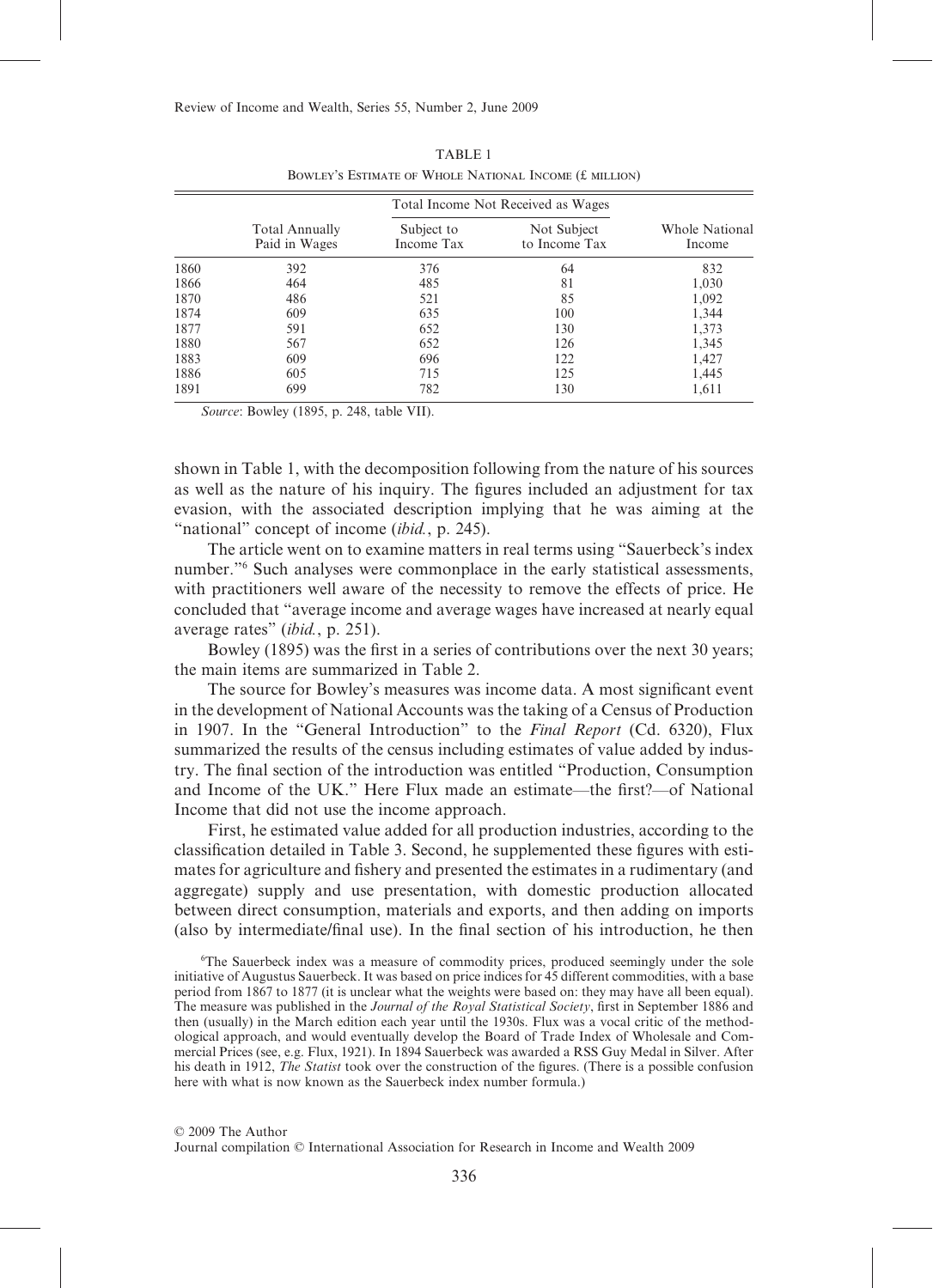| Year | Author(s)        | Title                                                                                         | Publisher/Journal                                  |
|------|------------------|-----------------------------------------------------------------------------------------------|----------------------------------------------------|
| 1895 | Arthur Bowley    | Changes in Average Wages (Nominal<br>and Real) in the United Kingdom<br>Between 1860 and 1891 | Journal of the Royal<br><b>Statistical Society</b> |
| 1900 | Bowley           | Wages in the United Kingdom in the<br>19th century                                            | At the University Press,<br>Cambridge              |
| 1910 | Bowley           | An Elementary Manual of Statistics                                                            | Macdonald and Evans,<br>London                     |
| 1912 | Cd. 6320         | Final report of the first census of<br>production of the U.K. (1907)                          | HMSO, London                                       |
| 1916 | Josiah Stamp     | British Incomes and property                                                                  | P. S. King, London                                 |
| 1919 | Bowley           | The division of the product of<br>industry: an analysis of National<br>Income before the war  | Oxford University Press                            |
| 1920 | Bowley           | The change in the distribution of the<br>National Income 1880–1913                            | Clarendon Press, Oxford                            |
| 1927 | Bowley and Stamp | The National Income 1924                                                                      | Clarendon Press, Oxford                            |
| 1932 | Colin Clark      | The National Income 1924–31                                                                   | Macmillan, London                                  |
| 1933 | Colin Clark      | The National Income and the Theory<br>of Production                                           | Economic Journal                                   |
| 1937 | Colin Clark      | National Income and Outlay                                                                    | Macmillan, London                                  |

| L<br>۱D. |  |
|----------|--|
|          |  |

Key Works on National Income Estimation, 1895–1937

| TABLE 3                                     |
|---------------------------------------------|
| FLUX'S ESTIMATES OF VALUE ADDED (£ MILLION) |

|                                                        | Gross Output –<br>Selling Value or<br>Value of<br>Work Done<br>(1) | Materials<br>$Used -$<br>Cost<br>(2) | Work Given<br>$Out - Amount$<br>Paid to<br>other Firms<br>(3) | Net Output $-$<br>Excess of<br>Column (1) over<br>Columns<br>$(2)$ and $(3)$<br>(4) |
|--------------------------------------------------------|--------------------------------------------------------------------|--------------------------------------|---------------------------------------------------------------|-------------------------------------------------------------------------------------|
| Mines and quarries                                     | 148.0                                                              | 28.5                                 | 0.0                                                           | 119.5                                                                               |
| Iron and steel, engineering and<br>shipbuilding trades | 375.2                                                              | 212.2                                | 9.9                                                           | 153.1                                                                               |
| Metal trades, other than iron<br>and steel             | 93.5                                                               | 81.3                                 | 0.2                                                           | 12.0                                                                                |
| Textile trades                                         | 333.6                                                              | 235.0                                | 4.2                                                           | 94.4                                                                                |
| Clothing trades                                        | 108.0                                                              | 58.2                                 | 2.2                                                           | 47.6                                                                                |
| Food, drink and tobacco trades                         | 287.4                                                              | 197.7                                | 0.2                                                           | 89.5                                                                                |
| Chemical and allied trades                             | 75.0                                                               | 53.5                                 | 0.0                                                           | 21.5                                                                                |
| Paper, printing, stationery, and<br>allied trades      | 61.3                                                               | 26.6                                 | 1.0                                                           | 33.7                                                                                |
| Leather, canvas, and<br>India-rubber trades            | 34.9                                                               | 26.2                                 | 0.0                                                           | 8.7                                                                                 |
| Timber trades                                          | 46.4                                                               | 24.8                                 | 0.2                                                           | 21.4                                                                                |
| Clay, stone, building, and<br>contracting trades       | 116.7                                                              | 49.7                                 | 6.6                                                           | 60.4                                                                                |
| Miscellaneous trades                                   | 8.3                                                                | 3.8                                  | 0.1                                                           | 4.4                                                                                 |
| Public utility services                                | 77.1                                                               | 30.8                                 | 0.3                                                           | 46.0                                                                                |
| Total                                                  | 1,765.4                                                            | 1,028.3                              | 24.9                                                          | 712.2                                                                               |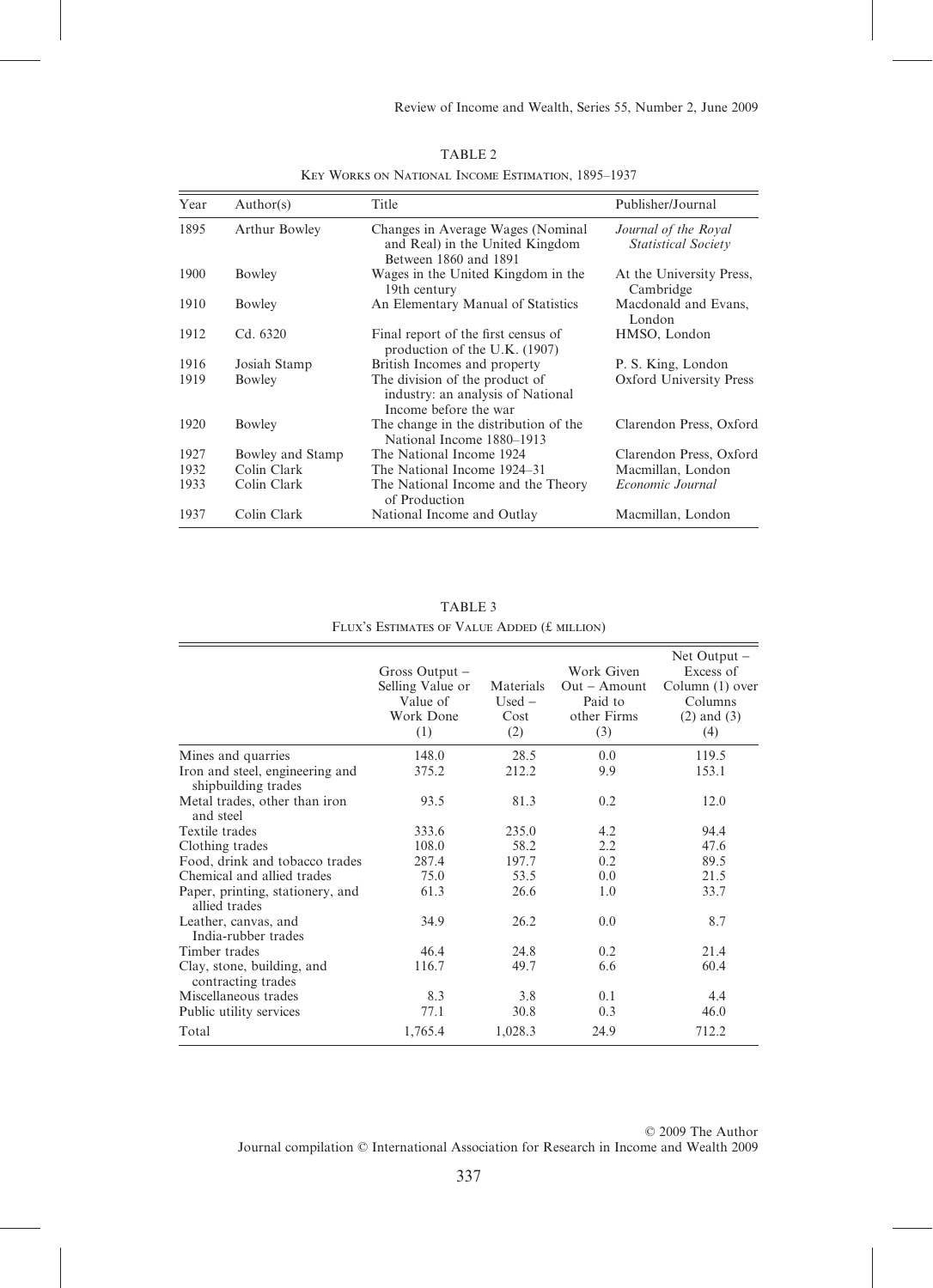manipulated these figures to give national accounts-type estimates. He allocated production between consumption and investment, made an estimate of user cost (first table below) and added very bold estimates of the output of services (second table below).<sup>7</sup> In general terms, his approach was therefore to allocate production data into final demand/expenditure categories.<sup>8</sup>  $M:11$  and  $\Gamma$ 

|                                                  | імпінон а      |
|--------------------------------------------------|----------------|
| Goods used for personal consumption              | 1,248 to 1,408 |
| Goods applicable to capital purposes:            |                |
| (1) Maintenance of existing capital              | 170 to 180     |
| (2) Investments at home                          | 170 to 190     |
| Goods used to maintain or increase stocks of     |                |
| consumable goods, about                          | 65             |
| Goods exported, including such as afforded means |                |
| of payment for new investment abroad             | 464            |
|                                                  |                |

The final estimate was presented in a curious manner, seemingly based on income as expenditure plus saving:

The total income of the United Kingdom in 1907 may now be roughly estimated as follows:

|                                                                                               | Million £      |
|-----------------------------------------------------------------------------------------------|----------------|
| Goods consumed or exchanged for services by<br>classes engaged in production and distribution | 1,248 to 1,408 |
| Goods consumed or exchanged for services by                                                   |                |
| classes engaged in supplying services                                                         | 350 to 400     |
| Additions by all classes to savings and investments                                           | 320 to 350     |
|                                                                                               |                |

Total 1,918 to 2,158

The above range of income may be expressed as lying between 1,900 and 2,150 million pounds sterling.

At the close of the introduction, he confronted his estimate of £2.0bn with Bowley's income-based measure of £1.8bn. Bowley's (1913) response was extremely critical, containing no words of praise. His basic objection was that the very rough estimates of service activity, and arbitrary choices in the measurement of government output, led to totals that were not reliable:

<sup>7</sup> The approach to the service sector was necessarily very rough; survey data came *much* later: a Census of Distribution was first undertaken in 1950 and inquiries into certain service industries (e.g. catering, wholesale and motor trades) were carried out alongside other inquiries throughout the 1950–70s. The Annual Business Inquiry, first run in 1998, brought together the collection of annual data for manufacturing, distribution and service industries (see Smith and Penneck, 2009, section 7). The main categories of services that Flux identified can be condensed as follows: transport, post, central government services, professional and artistic services (e.g. clerical, engineering, banking)—similar to those in use today.

<sup>8</sup> The use of production data to estimate GDP through expenditure/final demand categories is not straightforward, and it is not always clear how Flux and others approached matters. The key point is that production measures of demand categories will include exports and exclude imports. This means that no aggregate adjustment for trade is necessary, as in the usual definition GDP(E) =  $C + I + G +$ *X* - *M*, but there are complexities arising from trade in intermediate goods and services.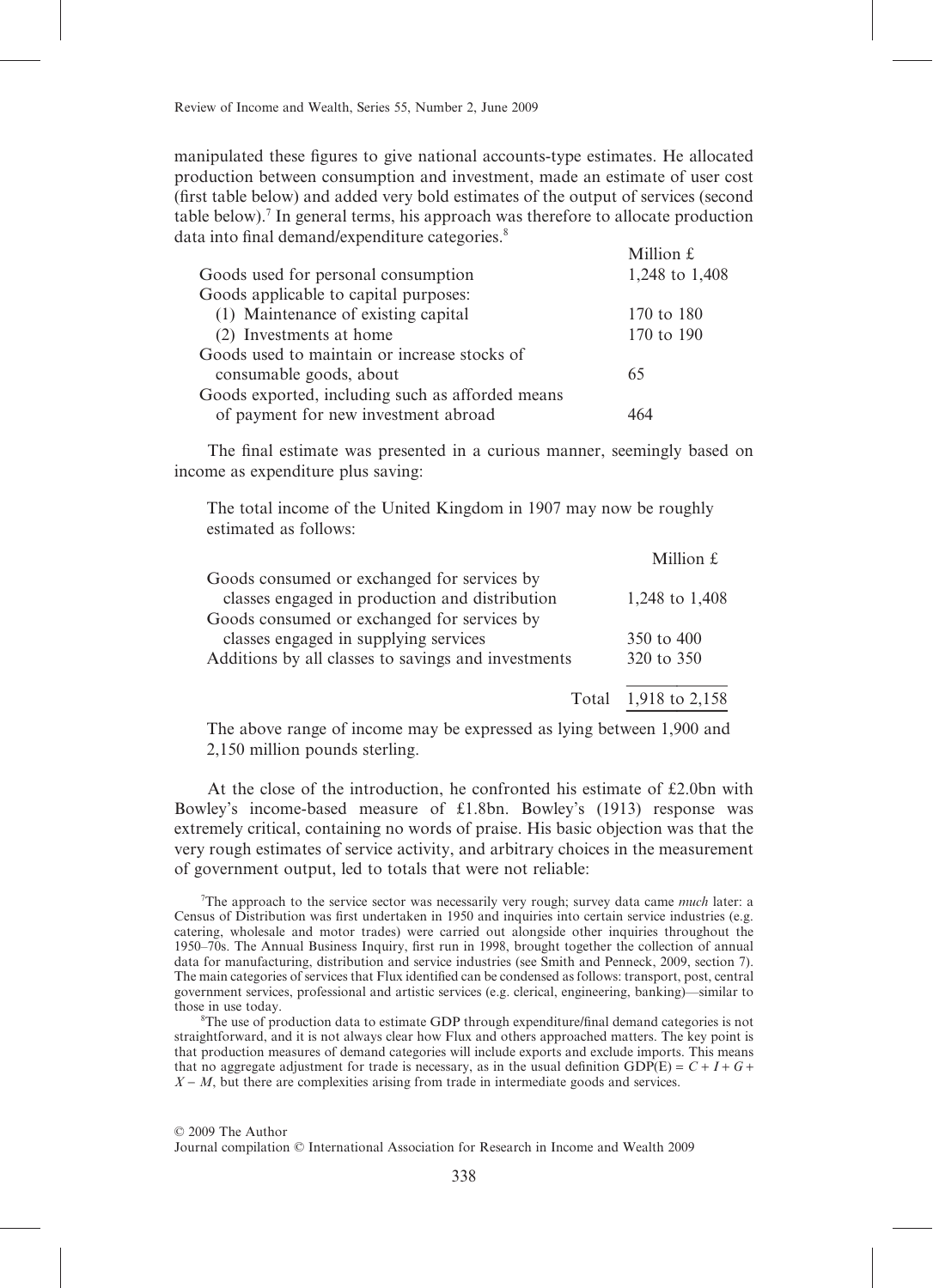. . . these, and other considerations not arising from the report (such as the difference of marginal utility of money to persons of various incomes, and the continual changes in purchasing power of money), tend to show that Aggregate Income, however measured, is of the nature of a numerical total, whose contents depends on arbitrary definition, and has no very close relation to welfare. (Bowley, 1913, p. 60)

Flux made no such claim about welfare. G. Udny Yule (1913) was much more complimentary, concluding: "the Director and the Staff are to be heartily congratulated" (p. 321).

The early results of the Census of Production showed that statisticians had recognized the need to remove intermediate consumption and used the terminology gross and net output that under ESA 1995/SNA 1993 are known as output and gross value added.<sup>9</sup>

In between the taking of the Census and the publication of results, Bowley produced a textbook, *An Elementary Manual of Statistics* (1910). This included probably the first attempt at bringing the importance of National Accounting to a wider audience. The second part of two detailed all sources of official statistics, with chapter headings: "The Census," "Trade and Transport," "Prices," "Wages," "Employment," and "Other Statistics Relating to the Working Classes." The second to last chapter, "Income and Outlay," looked at Total National Income, opening with the following definition:

By *Total National Income* is generally meant the aggregate of the incomes (including earnings) of the persons composing a nation; income is taken as meaning the money, or money value of goods, coming into a person's possession during a year for his own use (subject to rates and taxes), after all expenses connected with obtaining it are subtracted. (Bowley, 1910, p. 171)

Stamp's first contribution to the debate was published in 1916, though he notes that the work was largely completed before the War. The book was his DSc thesis, prepared under the supervision of Bowley,<sup>10</sup> who was thanked fulsomely in the introduction. Stamp's starting point was the great value of income tax assessments and returns as a source of information.<sup>11</sup> His stated aim was to provide a "work useful for reference" (Stamp, 1916, p. 13), and his analysis was hence a highly detailed explanation of the tax system, setting out all rates and changes over time, and presenting various continuous time series. The work contained only a brief discussion of National Income, proceeding from Marshall; as with Bowley, some prominence is given to the arbitrariness of measures, using as an example the work of a "shoeblack." That said, he concluded that the income approach was "a fairly comprehensible idea, free from important ambiguities, for ordinary comparative purposes" (*ibid.*, p. 416). He also included a very helpful summary of all historic estimates of British National Income, which is reproduced here as an Appendix.

<sup>9</sup> Though the U.S. seems to have used the term value added at the time—see Flux (1924, p. 357). <sup>10</sup>See Stone (1987).

<sup>&</sup>lt;sup>11</sup>The most important of these were the Reports of the Commissioners of Inland Revenue. Tax was organized according to four schedules: A, property; B, use of land; C, government securities; D, profits of business, including employment.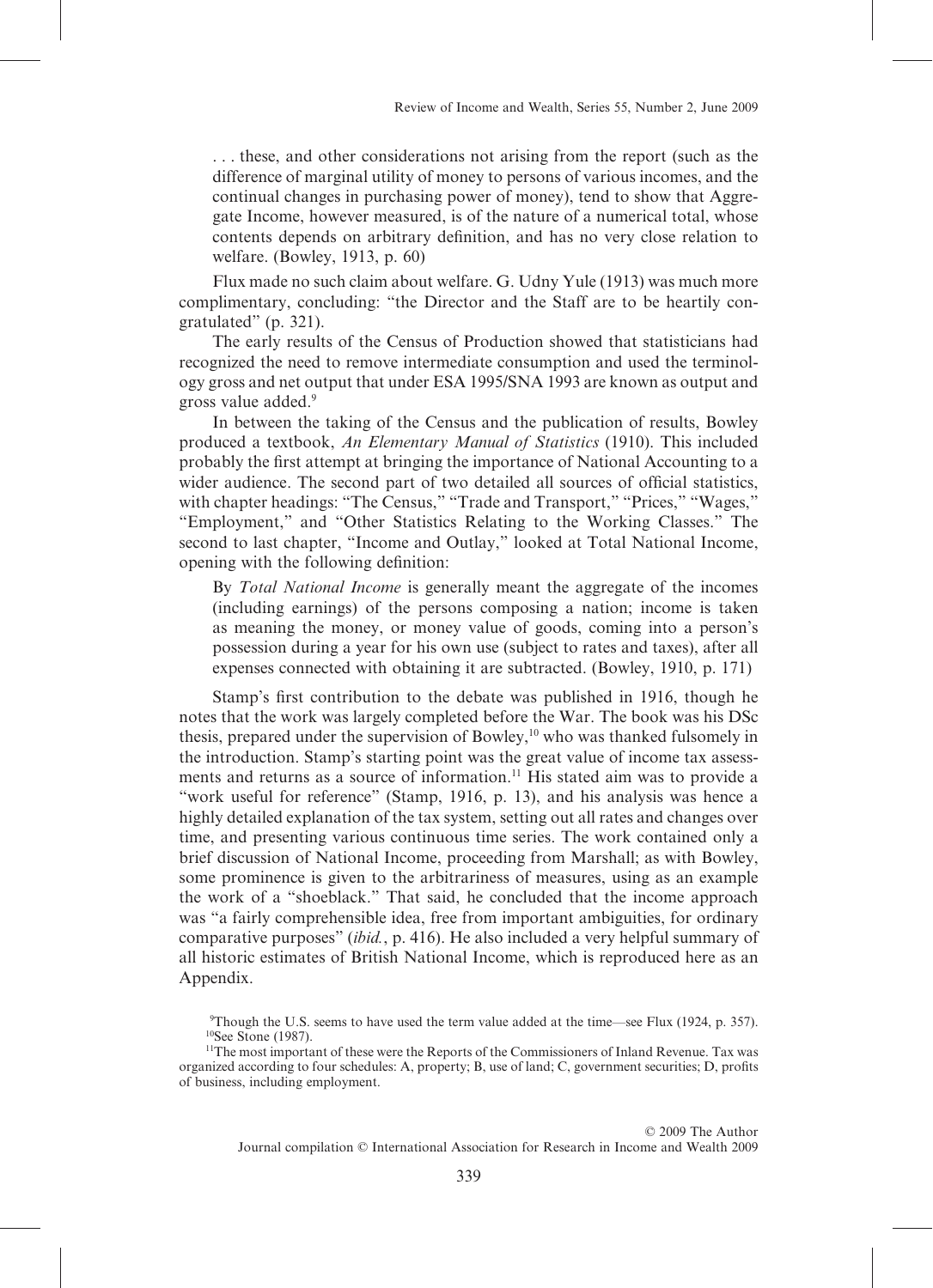Bowley's (1919) next work included estimates of National Income for 1911 ("1,900[m] or less") and 1913–14 ("probably between £2,000m and £2,100m") and associated disaggregations. In Bowley (1920), he revisited the estimate for 1913 and provided a time series back to 1880, in order to examine distributional aspects. (He concluded that "The proportions to property and labour [in 1880] are  $37^{1}/_2$  per cent. and  $62^{1/2}$  per cent., exactly as in 1913" (p. 25).)<sup>12</sup>

Bowley and Stamp (1927) produced an estimate for 1924, which alongside Flux (1929), brings what might be characterized as a first era of national income estimation to a close. Again matters are approached from the income perspective; though the authors look forward to help "explaining" their total with the 1924 Census of Production. Their work contained an examination of "different conceptions of 'total income'" (pp. 29–43), addressing a number of issues that remained controversial for some time; for example: the omission of owner-occupied housing, imputing flows of services for durables, and the omission of the money-value of "domestic services rendered by wives and daughters in their own homes" and "co-operative purchase" (p. 39). After adjusting for price and population, the authors concluded: "After reviewing all the evidence so far adduced we think that the *real home-produced income per head (when duplication is eliminated) in 1924 did not differ appreciably from that in 1911*" (p. 55).

Flux (1927) wrote a highly favorable review, not disputing the authors' conclusions. In 1929, as a Presidential Address to the RSS, he approached the analysis from a production perspective, using preliminary results of the 1924 Census of Production. His judgment still resonates today: ". . . it is of the greatest importance that the conception of the national dividend which underlies that procedure [Stamp and Bowley's] should be familiar to as wide a public as possible" (Flux, 1929, p. 7).

### 3. The Centralization of Official Statistics

While the British Census of Production was a significant development,<sup>13</sup> official statistics continued to be regarded as highly inadequate. Calls for improvements manifested in calls for the centralization of official statistics; Robert Giffen advocated such an arrangement from within the Board of Trade in 1877; Sir Charles Dilke, a President of the RSS, argued the case in 1907.

At the end of World War I, two of those who had fostered these early developments in National Accounts put their names to another attempt. Geoffrey Drage's (a leading statistician) campaigning resulted in a petition signed by a number of statisticians, businessmen and others being presented to the government in November 1919 (Ward and Doggett, 1991, p. 20). Drage, Bowley and Stamp served (with two others) on a RSS "Committee of Official Statistics," which prepared the petition that was published in the *Journal of the Royal Statistical Society*, under the authorship of the Committee (Committee on Official Statistics,

 $12$ Bowley's work handled the interface between technical and practical considerations; e.g. a discussion of conceptual differences between the income and production approaches led him to conclusions about the practical implementation of the anticipated next census of production (Bowley, 1922). Notably he was more positive about Flux's work than in his earlier review.

<sup>13</sup>As detailed by Smith and Penneck (2007), censuses were conducted for 1907, 1912, 1924, 1930 and 1935.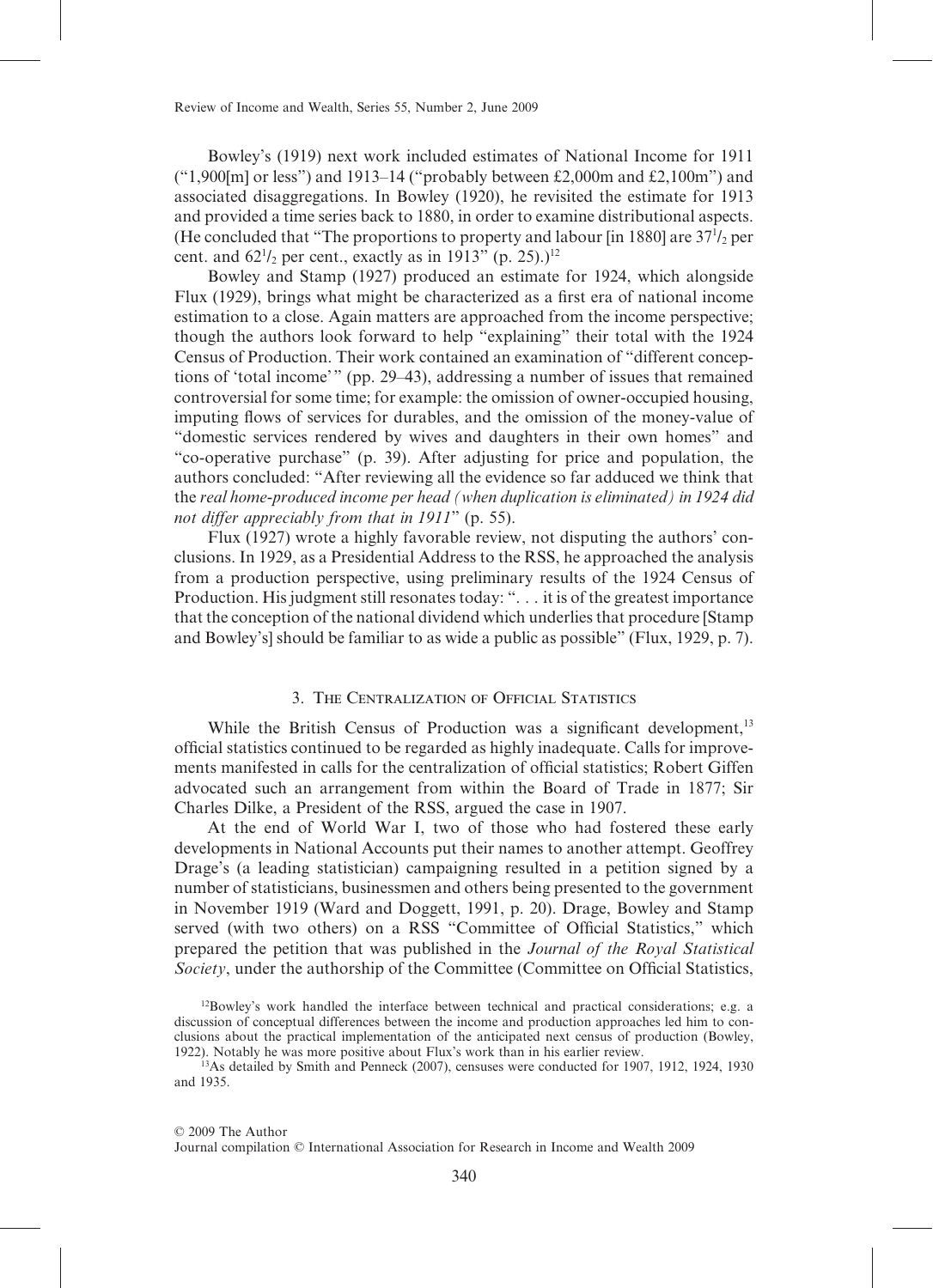1920). Another committee of ten official statisticians, including Flux, was assembled to respond to the petition, and rejected it.14

The statisticians in government departments, and probably the government itself as well as HM Treasury, were seemingly content with existing arrangements. The pressure would intensify throughout the 1930s; instrumental to these calls would be Keynes.<sup>15</sup>

### 4. Keynes's Impetus

J. M. Keynes arrived at economics after having first studied mathematics, philosophy and statistics. His first major work, *A Treatise on Probability*, brought probability to bear on philosophy, and entailed an in-depth analysis of probability and statistical theory. (He began it in 1909; it was eventually published in 1921.) In 1909 he also put his mind to index number theory; his essay "The Method of Index Numbers with Special Reference to the Measurement of General Exchange Value" (Keynes, *CW* XI, pp. 49–156) won the Cambridge University Adam Smith Prize. This had been preceded by a controversy with G. U. Yule, concerning index number techniques adopted in a Board of Trade report on wages (Keynes, 1908, *CW* XI, pp. 180–2; Yule and Keynes, 1908). His review of Fisher's celebrated "Purchasing Power of Money" contained a substantial critique of both Fisher's index number theory and its practical application (Keynes, 1911, *CW* XI, pp. 375–81).

Keynes's economics was always focused on practical ends. From his earliest contributions in the field, he sought to expose flaws in economic policy. And to do so he required evidence of the mechanisms that drove activity and assessments of relative economic performance. He paid close attention to the developments in economic statistics and joined calls for improvements, first putting his name to the RSS petition in 1920. His 1931 *Treatise on Money* bemoaned "the present deplorable state of our banking and other statistics" (Keynes, 1930, p. 78, *CW* V). The Macmillan Report (Cmd. 3897), which he drafted in large part, repeated the plea, and he did so again and again over the next ten years.

The *Treatise* was his first attempt at a full theory of the economy, and Keynes did so through what is now known as a macroeconomic approach.16 He attempted to explain the operation of an economy from the behavior of certain macroeconomic aggregates, claiming a critical role for fluctuations in the rate of fixed capital investment (Keynes, 1930, pp. 95–6, *CW* V). In Chapter 28 he made use of Flux's (1929) estimates.

As part of the theoretical scheme of the *Treatise* he articulated a set of "fundamental equations" which might be regarded as the first ever macroeconomic identities; these were closely related to the variables and relations underlying estimates of National Income. The first of these relations brought together volumes, prices and values:

<sup>16</sup>He also returned to a detailed critique of index number methods as applied to the construction of long-run price measures (chapter 8).

<sup>&</sup>lt;sup>14</sup>These attempts are discussed in detail in Ward and Doggett (1991, pp. 8–22).

<sup>&</sup>lt;sup>15</sup>A referee draws attention to the importance to the argument for centralization of a 1929 Inland Revenue Report on National Income; the report only came to public attention in 1977 when it was published by the Cambridge University Department of Applied Economics.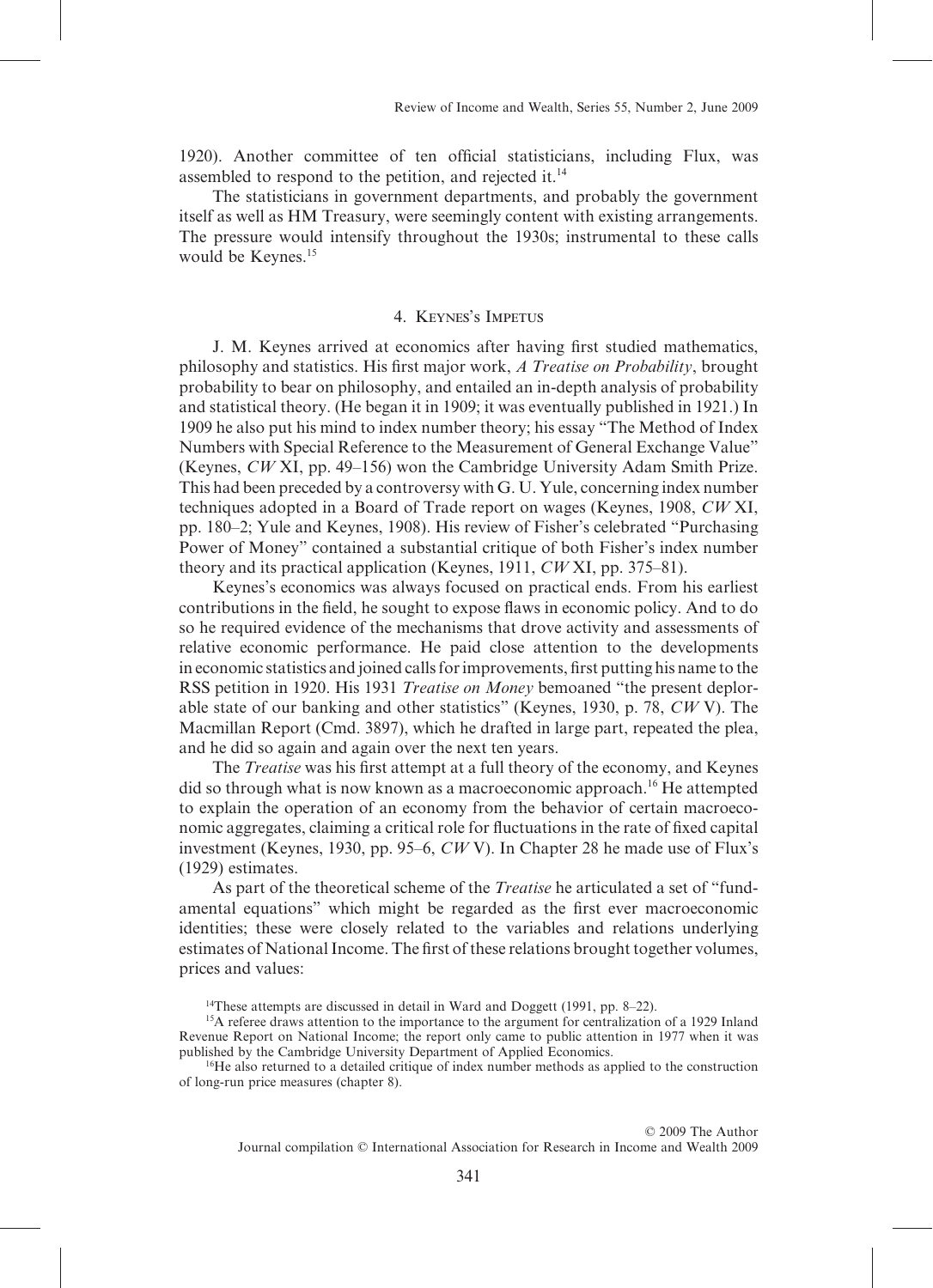$$
P = \frac{E}{O} + \frac{I' - S}{R}
$$

Keynes defined the variables as follows:

Let *E* be the total money-income or Earnings of the community in a unit of time, and *I*′ the part of it which has been earned by the production of investment-goods, so that *I*′ measures the cost of production of new investment...

. . . let *S* be the amount of Savings . . . , so that *E* - *S* measures the current expenditure on consumption goods.

. . . let *O* be the total output of goods in terms of these units in a unit of time, *R* the volume of liquid Consumption-goods and Services flowing onto the market and purchased by consumers, and *C* the net increment of Investment, in the sense that  $O = R + C$ .

Let *P* be the price level of liquid-Consumption goods,... (Keynes, 1930, p. 135, *CW* V)

This emphasis on macroeconomic relations and aggregates provided a very real demand for National Accounts, and in particular for a breakdown according to expenditure components.

#### 5. The Multiplier and National Accounts

The demand for empirical investigation of Keynes's fundamental equations was soon reinforced by the need to estimate the multiplier. In the wake of the Great Depression many (not by any means just Keynes) began to advocate public works expenditure to support private economic activity. In June 1931, Richard Kahn published his famous multiplier article. He showed how a given increment of primary employment in the investment industries would have a "multiplied" effect on total income and then on employment. He produced an estimate of the relevant figures, and in doing so introduced Colin Clark, soon to be the greatest of the early pioneers of National Accounting, to the economics profession and the national accounting fraternity: "They are based, for the most part, on statistical material that has been placed at my disposal by Mr. Colin G. Clark, to whom I should like to express my great gratitude" (Kahn, 1931, p. 155).

Keynes quickly co-opted the discovery into the case for public works. In his 1933 pamphlet *The Means to Prosperity* (*CW* IX, pp. 335–66), he made a number of estimates of the multiplier. Under certain assumptions about leakages, he suggested "the multiplier works out at about  $1\frac{1}{2}$ , which might be considered to set a minimum limit to its value" ( $CW$  IX p. 344).<sup>17,18</sup>

<sup>&</sup>lt;sup>17</sup>Moreover, this multiplied effect would effectively pay for the original expenditure outlay, a fundamental point that continues to be neglected in present debates about fiscal policy.

<sup>&</sup>lt;sup>18</sup>Kahn wrote to Keynes, "The figures are really beautiful" (*CW* XIII, p. 412). However, subsequent dialogue indicated that, despite his enthusiasm for Clark's work (see below), Keynes to some extent mistrusted Clark's figures, seemingly because the imputation techniques adopted suggested that the multiplier was stable: "...I know for certain that the multiplier is not always 2" (letter from Keynes to Kahn, January 29, 1933, *CW* XIII, p. 413).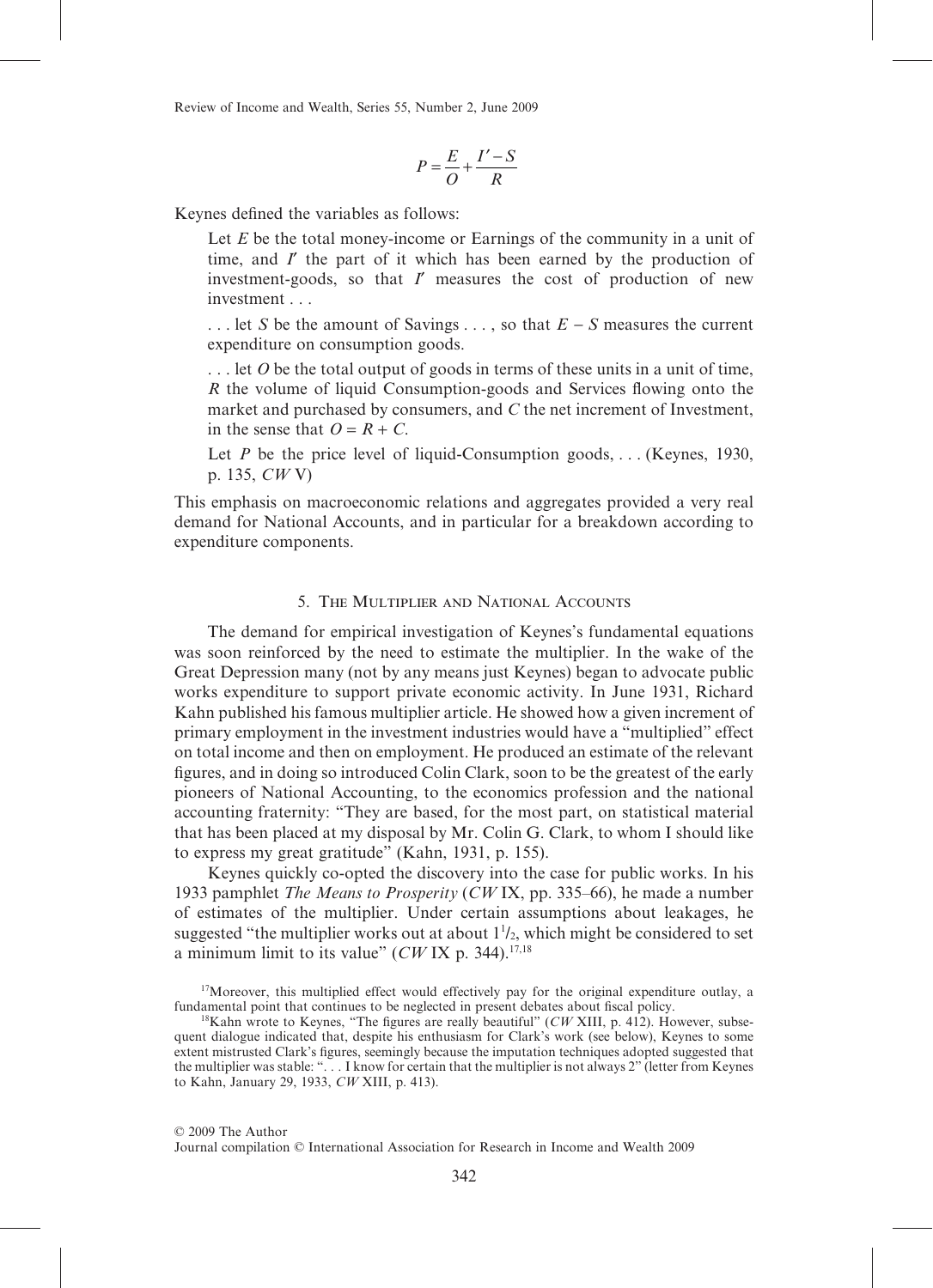In the *General Theory*, Keynes set out the multiplier as  $\Delta Y = 1/(1-c)\Delta I$ , where *Y* was income, *I*, investment, and *c*, the marginal propensity to consume. In this form, the multiplier was directly linked to the expenditure components of GDP. However Keynes's discussion revealed ongoing dissatisfaction with the British figures:

At present, however, our statistics are not accurate enough (or compiled sufficiently with this specific object in view) to allow us to infer more than highly approximate estimates. The best for the purpose, of which I am aware, are Mr Kuznets' figures for the United States... though they are, nevertheless, very precarious. (*CW* VII, p. 127)<sup>19</sup>

Comparing increases in National Income with increases in investment (he showed only Kuznets's investment figures in his book, sourced to the National Bureau of Economic Research, NBER), he concluded: "the multiplier seems to have been less than 3 and probably fairly stable in the neighbourhood of 2.5. This suggests a marginal propensity to consume not exceeding 60 to 70 per cent. a figure quite plausible for the boom, but surprisingly, and, in my judgment, improbably low for the slump" (*ibid.*, p. 128).

In my view, it was the discovery of the multiplier that gave the greatest impetus to developments of National Accounts in the 1930s in both the U.K. and U.S. In 1938 Colin Clark wrote "Determination of the Multiplier from National Income Statistics," which summarized the issues to that point and set out national income and multiplier estimates for the period 1929–37. With spurious precision, he estimated the multiplier for 1929–37 as 1.532 and for 1934–37 as 2.082. But that is to jump ahead to the end of his career as a National Accountant.

### 6. 1930–1940: Colin Clark's National Accounts

In the 1930s, from Cambridge University, Colin Clark established himself as the world's leading economic statistician. He published his first major work, *National Income 1924–31*, in 1932. The book set out new estimates of national income, and was particularly notable for the first ever assessment of the expenditure perspective.<sup>20</sup>

Clark opened his work with a tribute to his predecessors, Bowley, Stamp and Flux. But then he attacked robustly the "disgraceful condition of British official statistics," and urged "the centralisation and proper coordination of the Government's statistical work" (*ibid.*, p. vii). His specific complaints concerned delays in publication of results, the use of an antiquated form of industrial classification, the use of five variants of that classification in five different government departments, and the refusal of companies to report profit information.

<sup>20</sup>See Arndt (1987, p. 428). On January 2 1933, Keynes wrote to Clark: "I have just finished reading your book carefully...I think that it is *excellent*. An enormous step forward. I hope it is selling all right" (*CW* XXIX, p. 58; Keynes's emphasis). He supported Clark's emphasis on gross figures, and produced his analysis that showed the multiplier was perhaps implausibly stable.

<sup>&</sup>lt;sup>19</sup>In fact, prior to the 1930s, the development of National Accounts in the U.S. had lagged behind the U.K. (see Patinkin, 1976, pp. 1107–8). But in 1932 the Senate requested the preparation of official U.S. estimates. Simon Kuznets was put in charge, and in January 1934 "National Income, 1929–32" was issued by the Senate and as National Bureau Bulletin No. 49.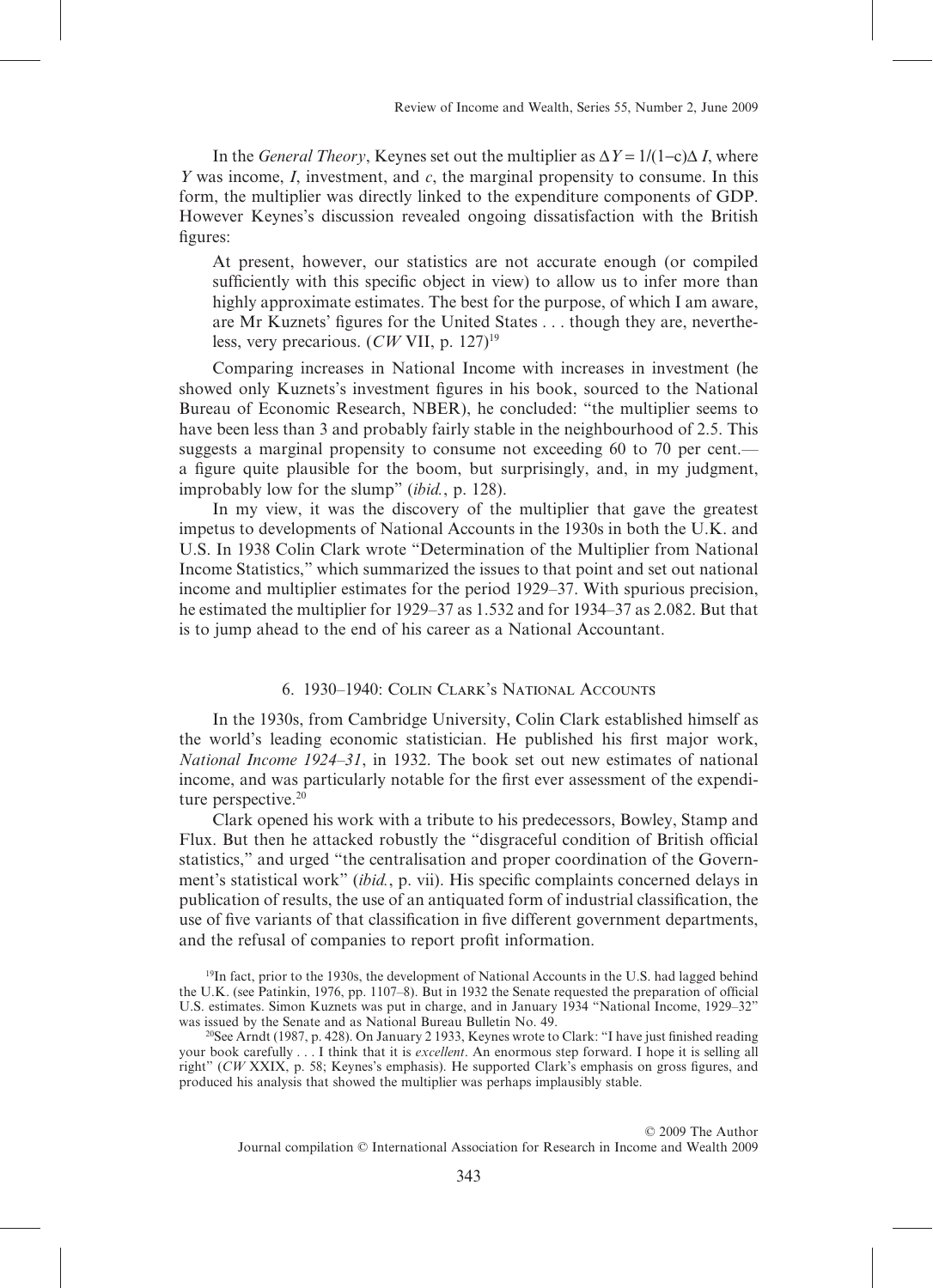|                                                           | 1924  | 1927  | 1928  | 1929  | 1930  | 1931  |
|-----------------------------------------------------------|-------|-------|-------|-------|-------|-------|
| I. Consumption                                            |       |       |       |       |       |       |
| Imports:                                                  |       |       |       |       |       |       |
| Food, drink and tobacco                                   | 357   | 344   | 347   | 354   | 332   | 304   |
| Finished manufactures                                     | 119   | 128   | 136   | 139   | 139   | 121   |
| Industrial output:                                        |       |       |       |       |       |       |
| Food, drink and tobacco                                   | 308   | 305   | 319   | 325   | 302   | 270   |
| Manufactures and coal                                     | 847   | 960   | 910   | 943   | 887   | 798   |
| Home agriculture and fisheries produce                    | 283   | 264   | 264   | 271   | 256   | 250   |
| Distributive and other services (including<br>government) | 1,180 | 1,361 | 1,306 | 1,458 | 1,621 | 1,492 |
| Gross rent of dwellings                                   | 200   | 203   | 208   | 213   | 217   | 221   |
| Total consumption                                         | 3,294 | 3,565 | 3,490 | 3,703 | 3,754 | 3,456 |
| II. Investment                                            |       |       |       |       |       |       |
| Fixed capital and maintenance                             | 589   | 605   | 604   | 650   | 648   | 624   |
| Additions to stocks and work in progress                  | 20    | 14    | 43    | $-44$ | $-84$ | $-40$ |
| Balance of commodity exports over imports                 | 81    | 114   | 157   | 140   | 51    | $-67$ |
| Gold imports                                              | $-7$  | 3     | $-13$ | $-15$ | 5     | $-35$ |
| Total investment                                          | 683   | 736   | 791   | 731   | 620   | 482   |
| Gross Income                                              | 3,977 | 4,291 | 4,281 | 4,434 | 4,374 | 3,938 |

TABLE 4 Clark's "Analysis of the National Income from the Expenditure Side" (£ million)

*Source*: Clark (1932, p. 117).

He moved on to the almost obligatory discussion of the definition of the National Income, followed by the building up of an estimate from the income approach, in much the same way as his predecessors. In addition, he provided a detailed account of government revenue and expenditure; the aggregate borrowing measure was labeled net surplus or "sinking fund" (which was positive in all years from 1924–25 to 1932–33, reflecting the conservative financial policies of the government at the time) (p. 81). Using various ingenious techniques, Clark also provided breakdowns from the production and expenditure side, and was therefore the first to articulate the three perspectives side by side.<sup>21</sup> Table 4 shows his expenditure decomposition; it should be noted that, as with Flux, his presentation is based on domestic production information rather than direct measurement of demand categories, supplemented by adjustments for trade (although it is not completely clear how this has been achieved—see footnote 8).

Clark closed his work with an analysis based on Keynes's "fundamental equations," perhaps the first detailed macroeconomic interpretation of national accounts estimates. He sought to demonstrate how the relationship between saving, investment, interest rates and the quantity of money might be examined. The issue was critical to economic debate at the time, with Keynes arguing that a lower rate of interest and higher quantity of money would lead to higher investment, and F. A. von Hayek arguing the reverse. Clark's basic

 $2<sup>1</sup>$ His figures were free of "customs and excise"; while he stated that figures were gross "before making allowances for maintenance and depreciation" (p. 118), Keynes would later point out that Clark's adjustment for depreciation was erroneous.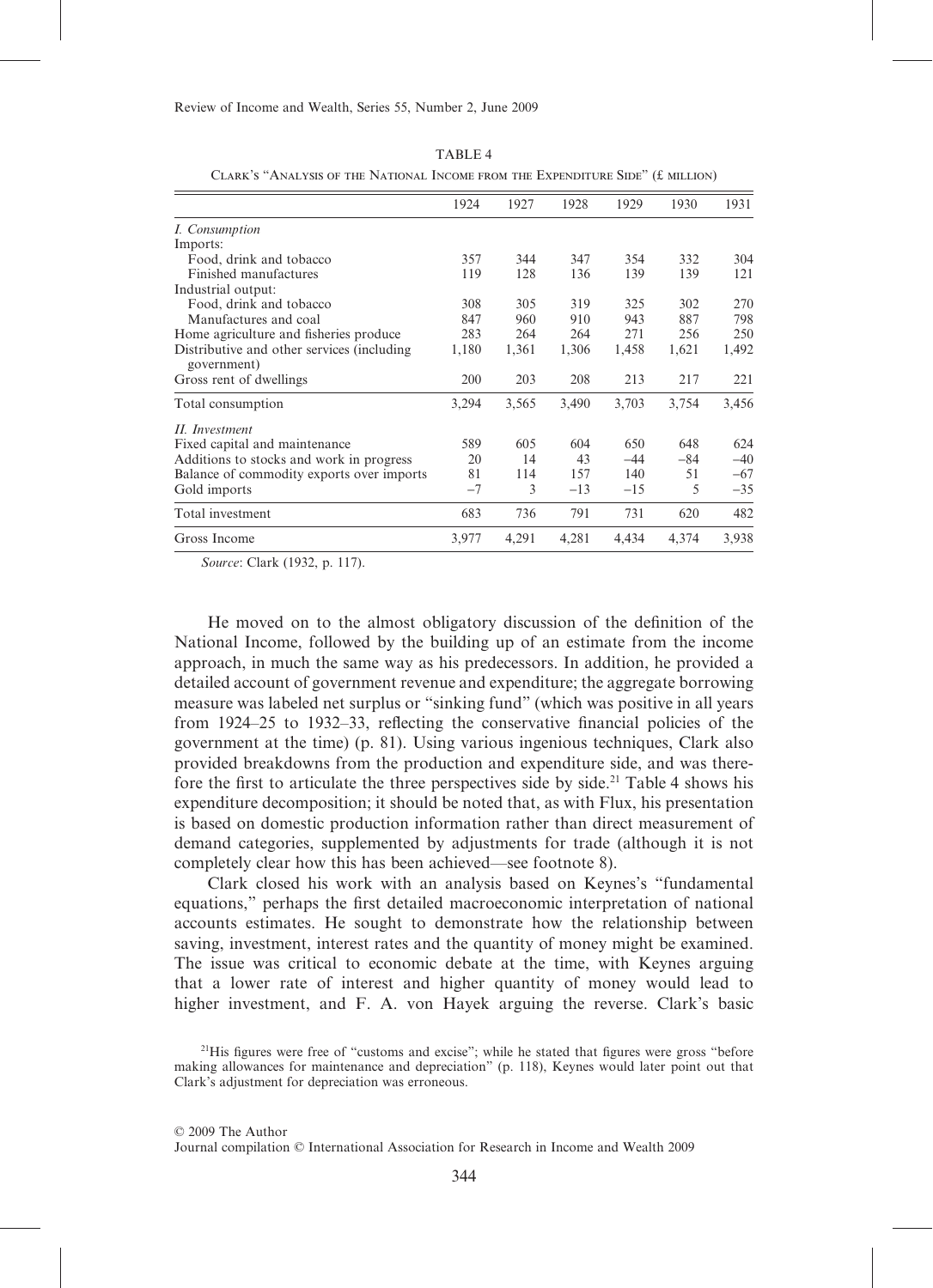approach was to try and quantify Keynes's "fundamental equations"; using some innovative graphical illustrations, he left his readers to draw their own conclusions.

Bowley (1933) reviewed the work for the *American Economic Review* in a rather ungenerous manner. Kuznets's review for the *Journal of the American Statistical Association* was more upbeat; he summed up:

All in all, it is an assiduous, and often brilliant, attempt to fit a vast body of heterogeneous data into a consistent picture of a country's national income over a disturbed period. Mr Clark covers a much wider canvass than the earlier investigators in the field (Bowley, Stamp and Flux) especially in the completeness with which he traces the flow of income from its industrial sources to the channels of expenditure and saving. And if at some stages of the inquiry, data are strained perilously close to the tolerance point, the effort should nevertheless be accorded full credit. It is an effective stimulus toward further analysis and enrichment of available information as well as toward quantitative testing of some widely held current economic generalizations. (Kuznets, 1933, pp. 363–4)

Clark published many empirical and technical analyses over the next ten or so years. In 1933 he published an estimate of "social income" for 1932, and also advocated a "technique for the continuous measurement of the national income by two new and quite independent methods, one being based on statistics of consumption and investment, the other on statistics of wages and profits" (Clark, 1933, p. 205). The technique led to the first *quarterly* estimates of national income (from 1927 Q1 to 1933 Q1).<sup>22</sup> These estimates were again presented according to the definitions underlying Keynes's fundamental equations. From a theoretical point of view, he noted "the greater relative stability of consumption as compared with investment" (*ibid.*, p. 210).

His most substantial work, and the most substantial work on National Accounts to that date (of about 500 pages), was published in 1937, under the title *National Income and Outlay*. This time Bowley was full of praise:

Mr. Clark has endeavoured to work these into a coherent whole, and though the results and methods may be subject to criticism, there can be nothing but praise for the patience and industry with which the problems have been attacked and the data exploited. (Bowley, 1937, p. 350)

Clark brought together and built on aspects of his previous work, publishing quarterly estimates from the production, income and expenditure perspectives, in both nominal and real terms, $2<sup>3</sup>$  and with associated discussions of more

<sup>23</sup>Based on deflation from the expenditure perspective; his deflators are shown in table 89, p. 197.

<sup>&</sup>lt;sup>22</sup>From monthly employment statistics and quarterly statistics of retail sales (produced by the Board of Trade and extending from the middle of 1929); investment was based on employment in certain industries. Patinkin (1976, p. 1109) confirms that ". . . once again . . . it is Colin Clark who has to be credited with having been the first one to provide estimates of national income for periods of less than a year."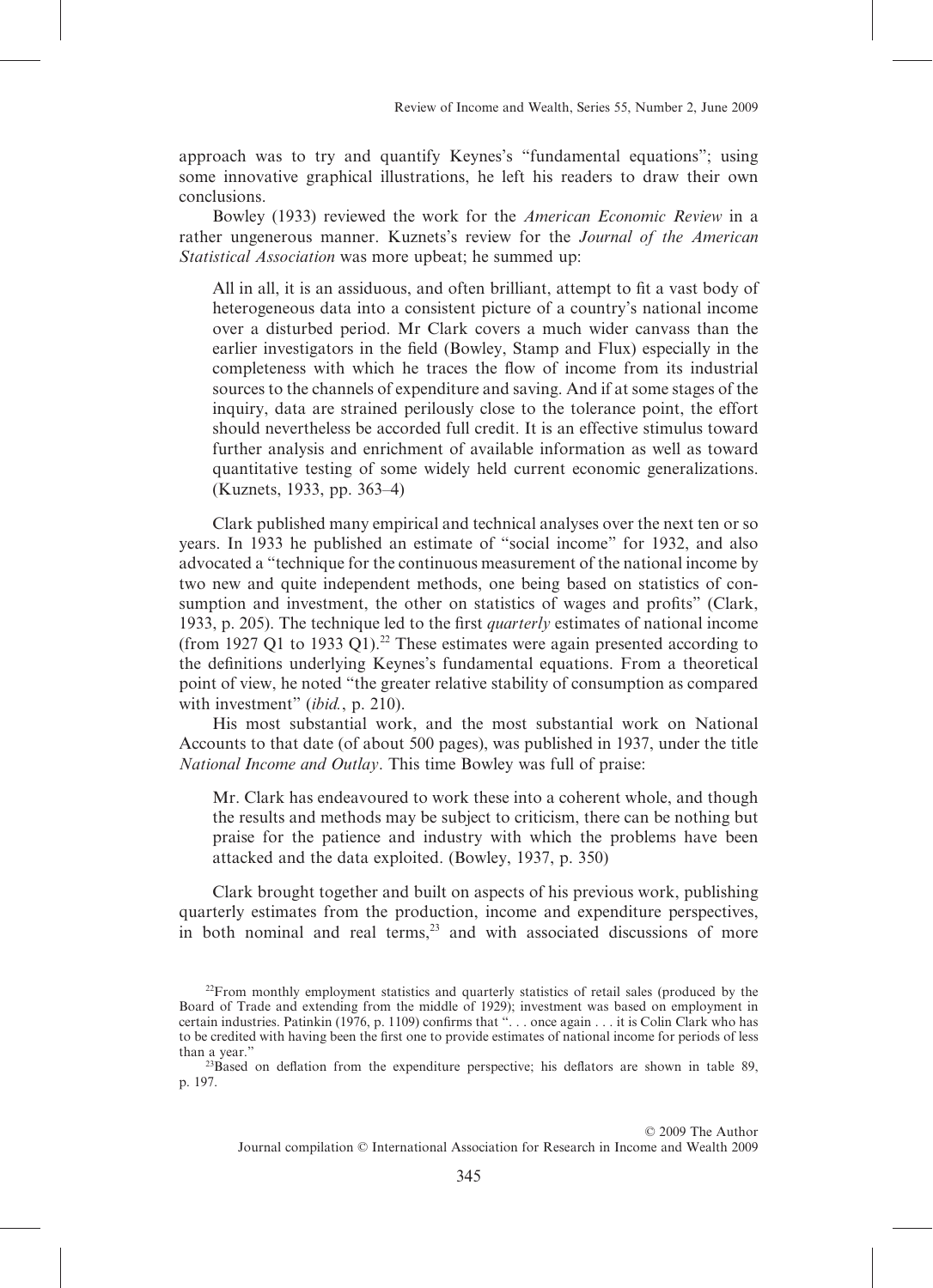

Figure 1. Clark's real income per head series *Source*: Clark (1937a, Table 94).

detailed aspects of the distribution of income across the population and between industries.<sup>24</sup>

The book concluded with four analytical chapters; the first of these included a presentation of a long-run series of real income per head from 1830 to 1934, in a sense a summary of national income estimation to that date; the results are replicated in Figure 1.

In the penultimate chapter, he brought his estimates to bear on the economic issues of the day, namely the determinants of the cycle and estimation of the multiplier.<sup>25</sup> In the final chapter, "The Rate of Economic Progress," he attempted to characterize the nature of economic developments in Britain based on all the figures at his disposal, with assessments of growth, the economic cycle, productivity, trade and the accumulation of capital.

As before, he had opened his book with a discussion of the state of official statistics. Clark praised the Board of Trade for a "tremendous improvement in the statistics which they issue" (*ibid.*, p. vi), noting in particular the "powers under the Import Duties Act of 1932 to take what is in effect an annual Census of Production of the principal manufacturing industries," and commended improvements to the

<sup>24</sup>An analysis of the share of "Home produced national income" by industrial sector is of interest (*ibid.*, p. 238):

|             | 1911 | 1924 | 1930 | 934  |
|-------------|------|------|------|------|
| Agriculture | 8.0  | 3.4  | 3.8  | 4.1  |
| Industry    | 39.3 | 49.2 | 45.4 | 49.3 |
| Services    | 52.7 | 47.4 | 50.8 | 46.6 |

Tily (2006, p. 30) shows the service sector as 53 percent of GVA at the start of the 1970s, not greatly changed from this period; in 2003 the share was 75 percent.

 $^{25}$ Clark compared the annual money change in investment with annual money change in income as evidence that the multiplier had been broadly stable with a value of two.

#### © 2009 The Author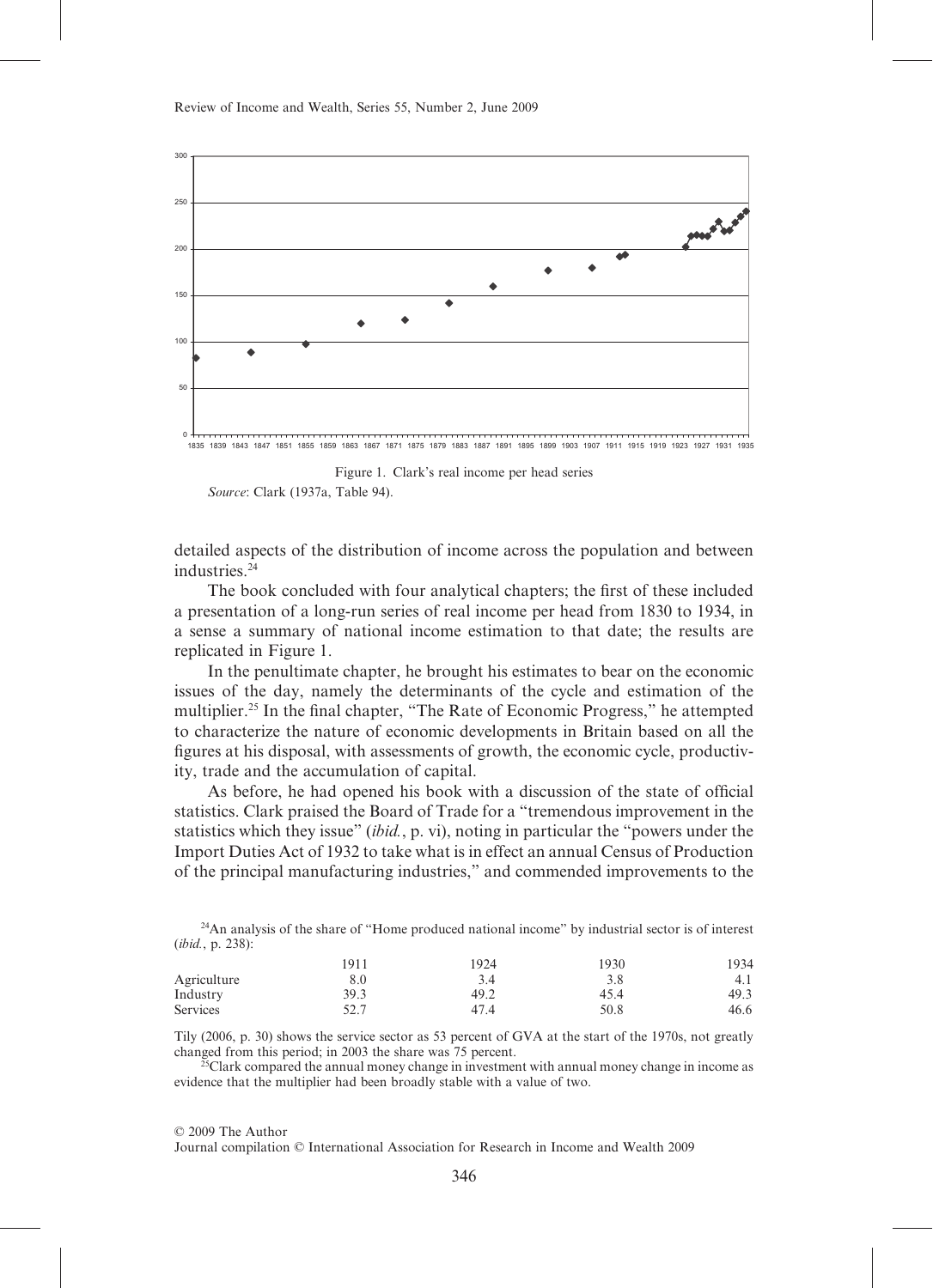index number of wholesale prices and the widening of the scope of retail trade statistics. On the other hand, he bemoaned the postponement of the construction of a cost of living index, the lack of information on returns of capital investment, the still limited coverage of wage statistics, a lack of a census of distribution and the ongoing refusal of industry to allow publication of any profit information. In closing, he pleaded:

If the saying is true, that economics is eventually capable of benefiting the human race as much as the other sciences put together, it must be equipped not only with the scientific spirit, but also with the financial resources, of the older sciences. (*ibid.*, p. vii)

Shortly afterwards Clark withdrew from his work on National Accounts; fittingly, subsequent developments would soon be on an "official" footing.26

#### 7. Keynes's *HOW TO PAY FOR THE WAR*

The decisive change for U.K. National Accounting came with World War II. In February 1940, Keynes's *How to Pay for the War* made the case for a system to defer some part of individuals' earnings until the end of the war. To do so, he utilized the then existing economic statistics to an unprecedented extent. His argument was that wartime production would increase greatly from pre-war levels, but this increase would be concentrated in the apparatus of war rather than in consumer goods and services. Civilians' employment and therefore total earnings would increase to reflect the increased production, so there would be more money chasing fewer consumer goods and services. Keynes argued that these earnings should therefore be restricted in order to avoid inflation. Equally, after the war, there would be a need for higher civilian consumption as government/wartime activity was curtailed:

The appropriate time for the ultimate release of the deposits will have arrived at the onset of the first post-war slump. For then the present position will be exactly reversed. Instead of demand being in excess of supply we shall have a capacity to produce in excess of the current demand. (Keynes, *CW* IX, p.  $405)^{27}$ 

His proposed technique was to "determine a proportion of each man's earnings which must be deferred—withdrawn, that is to say, from immediate consumption and only made available as a right to consume after the war is over" (*ibid.*, p. 379). Assessing this proportion required statistics of the economy. Again he bemoaned the general state of affairs:

The statistics from which to build up these estimates are very inadequate. Every government since the last war has been unscientific and obscurantist,

 $26$ Clark published further articles on closely related themes (e.g. 1937b, 1938), but in 1937 he left Britain for Melbourne University, and then spent much of his life advising on economic policy in Australia (see Arndt, 1987).

<sup>&</sup>lt;sup>27</sup>The discussion was based on a theory of inflation which Keynes is habitually accused of neglecting: "This analysis of how inflation works is fundamental. And it is fairly simple. But it is not yet understood by everyone—for the reason, surprising perhaps, that it is comparatively novel" (*ibid.*, p. 442).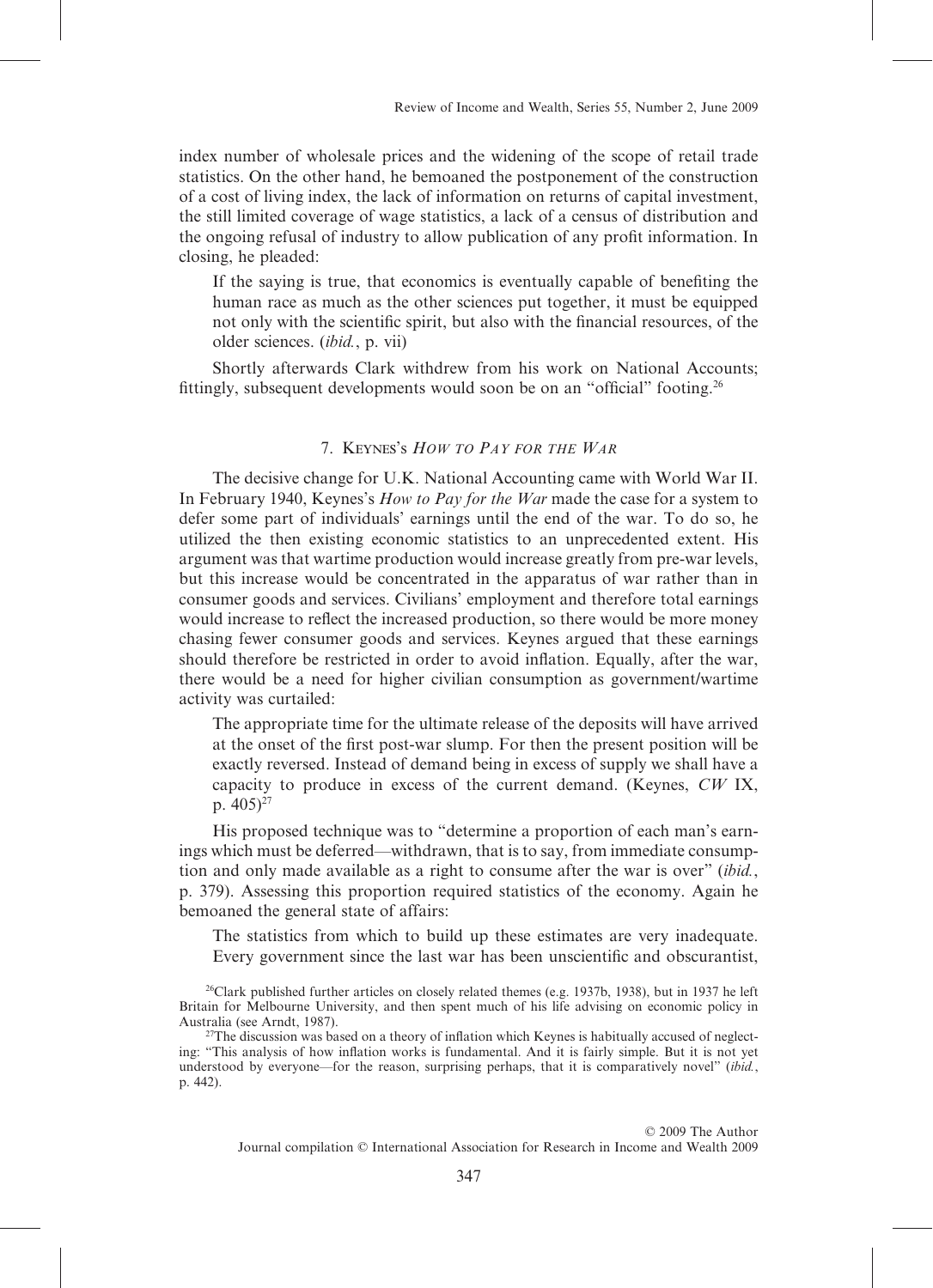and has regarded the collection of essential facts as a waste of money. There is no one today, inside or outside government offices, who does not mainly depend on the brilliant private efforts of Mr. Colin Clark (in his *National Income and Outlay*, supplemented by later articles); but, in the absence of statistics which only a government can collect, he could often do no better than make a brave guess. The basis of what follows is given in more detail in Appendix I (p. 429), prepared with the assistance of Mr. E. Rothbarth. (*ibid.*, p.  $381$ <sup>28</sup>

Based on Clark's figures, Keynes set out the latest estimate of what he referred to as "national output" as follows:

In the year ending 31 March 1939, the value of our output, measured at cost, including invisible exports, was about **£4,800** million. Of this amount:

**£3,710** million was the current cost (inclusive of the cost of maintaining plant) of the consumption of the public;

**£850** million was the current cost (inclusive of the cost of maintenance) of the services provided by the government, excluding "transfer" payments to pensioners and holders of the national debt, etc, since these are merely out of one pocket into another, but including capital expenditure;

**£290** million was devoted to increasing our privately owned capital equipment in the shape of buildings, plant and transport. (*ibid.*, pp. 381–2)

As far as I am aware, this analysis was also the first time government final consumption expenditure had been separately identified.<sup>29</sup>

On the basis of these figures, and projections into the future, Keynes concluded that total economic activity might increase by £825 million, and that a total of £1,000 million of private incomes should be withdrawn from consumption. To assess how this might be achieved, Keynes turned to a rudimentary statement of what would now be known as "institutional sector" accounts.

In the Appendix, Keynes defined a concept of "taxable income," and decomposed it as follows:

|                                                           | £ million |
|-----------------------------------------------------------|-----------|
| Private consumption at market prices (made up of          |           |
| indirect taxes and rates £670 million and current value   |           |
| £3,710 million including current depreciation as above)   | 4.380     |
| Private saving (made up of £290 million new investment as |           |
| above and £80 million lent to the government to cover the |           |
| excess of the cost of government operations over revenue  |           |
| from taxes and trading profits                            | 370       |
| Direct taxes                                              | 550       |
|                                                           | 5.300     |

28Rothbarth was a German academic refugee who was later killed in action over Holland (Marcuzzo and Rosselli, 2005, p. 186).

 $29\text{As}$  with Flux and Clark, his decomposition seems to be domestic supply-side estimates of demand quantities; his aggregate figure of £4,800 million does not come to the same total of his estimates of demand at £4,850 with the difference potentially explained by the complexities touched on in footnote 8.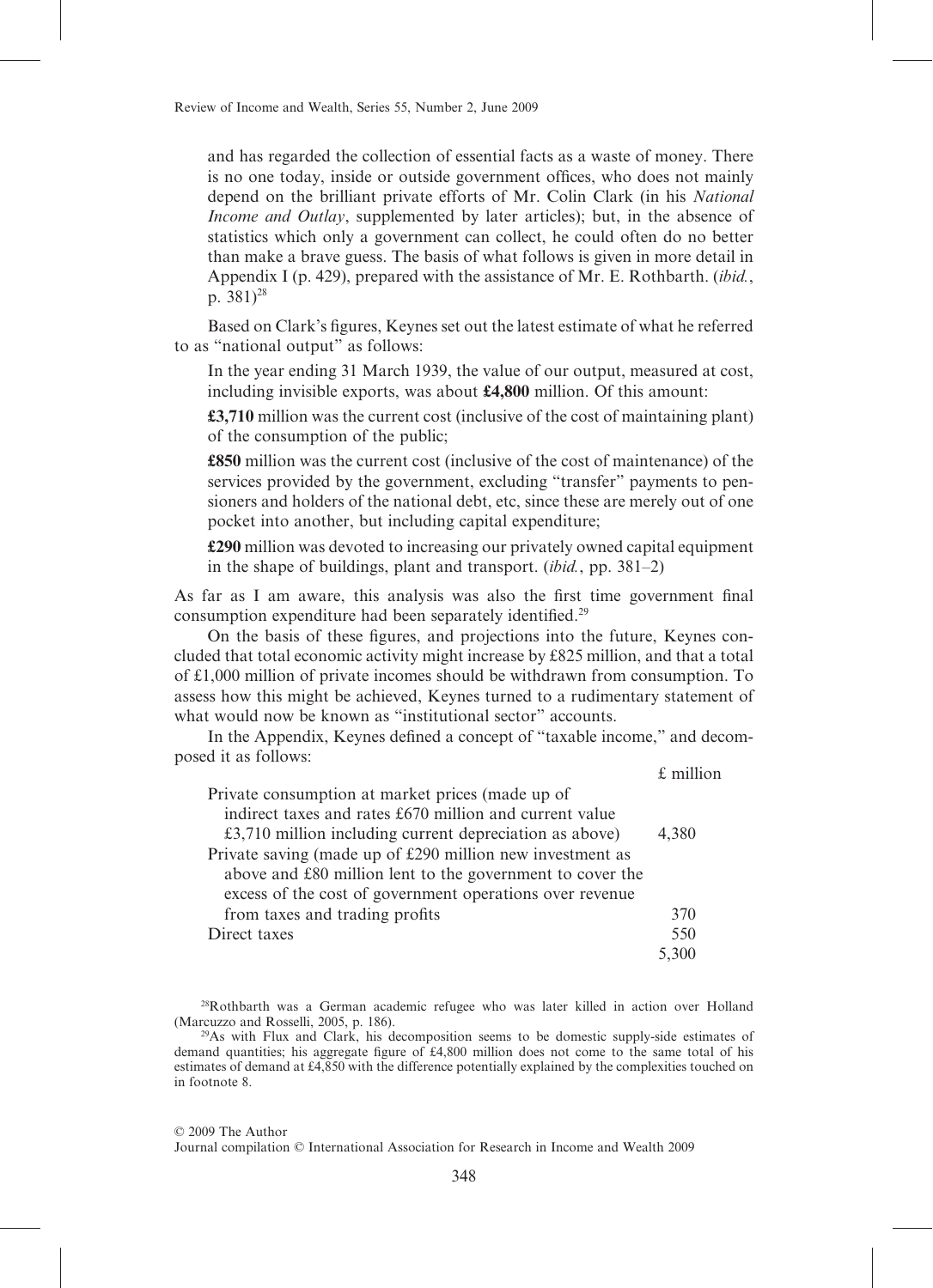He then set out a government account:

*Government income and outlay (central and local)*

|                    |                             | $£$ million |
|--------------------|-----------------------------|-------------|
| Government income: | Direct taxes                | 550         |
|                    | Indirect taxes              | 460         |
|                    | Rates                       | 210         |
|                    | Government trading profits  | 50          |
|                    | Loans from the public (net) | 80          |
|                    |                             | 1,350       |
| Government outlay: | Transfer payments           | 500         |
|                    | Government services         | 850         |
|                    |                             | 1,350       |

And then Keynes brought both together as a series of income and expenditure accounts, starting with a household account:

| Private income and outlay                            |             |
|------------------------------------------------------|-------------|
|                                                      | $£$ million |
| Private income:                                      |             |
| Wages and profits derived from current output        | 4,800       |
| <b>Transfer</b> incomes                              | 500         |
|                                                      | 5,300       |
| Private outlay:                                      |             |
| Consumption at market prices                         | 4,380       |
| Saving                                               | 370         |
| Direct taxes                                         | 550         |
|                                                      | 5,300       |
| National output                                      |             |
| Private and government consumption apart from making |             |
| good wastage and depreciation                        | 4,140       |
| Making good wastage and depreciation                 | 420         |
| New investment                                       | 290         |
|                                                      | 4,850       |
| Private wages and profits derived from the above     | 4,800       |
| Government profits                                   | 50          |
|                                                      | 4,850       |
| Gross investment                                     |             |
| Net new investment                                   | 290         |
| Making good wastage and depreciation                 | 420         |
|                                                      | 710         |
| Saving                                               |             |
| Net new investment                                   | 290         |
| Government deficit                                   | 80          |
|                                                      | 370         |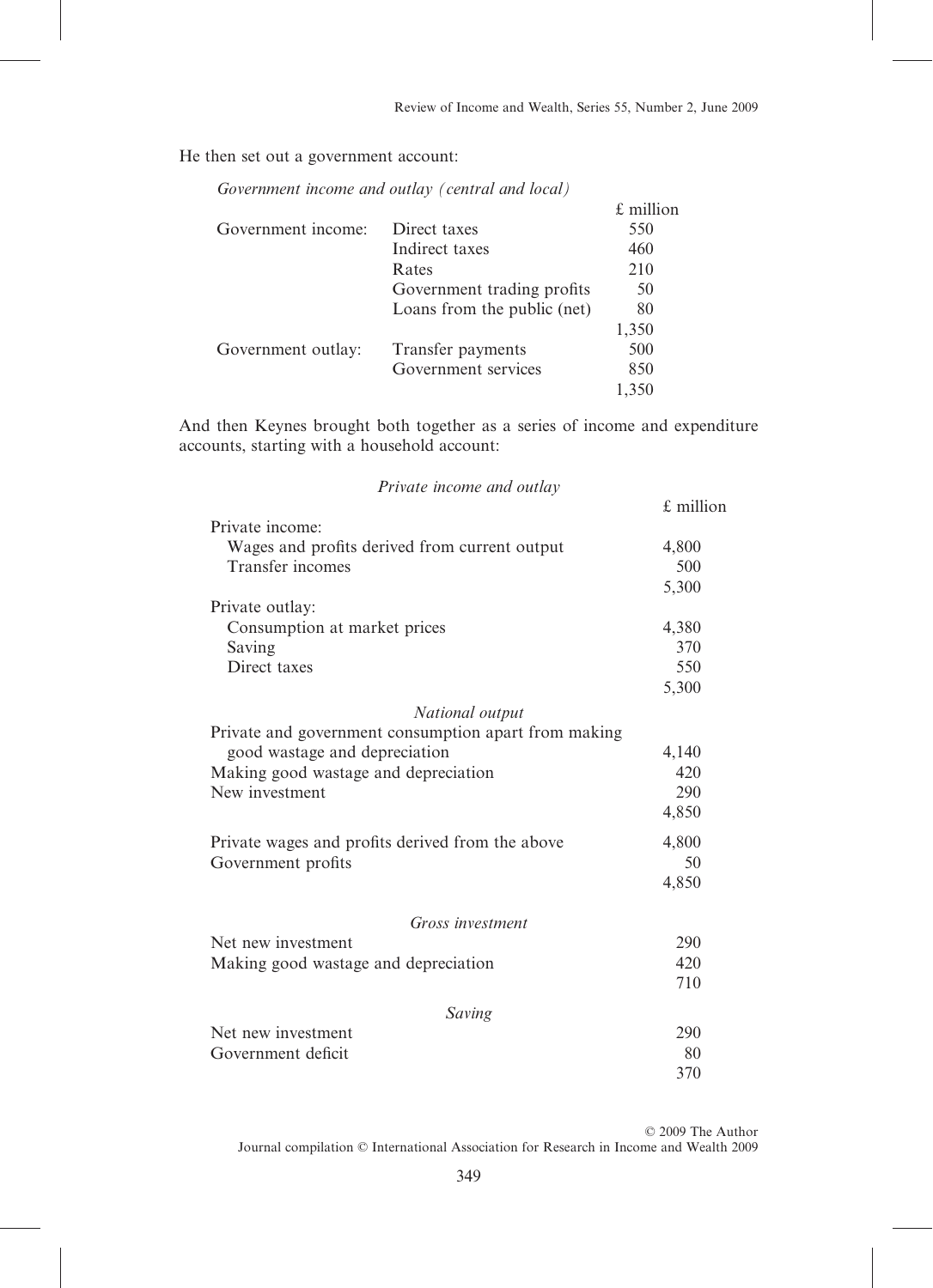| Distribution of private incomes |       |
|---------------------------------|-------|
| Individuals below £250 a year   | 2.910 |
| Individuals above £250 a year   | 2.340 |
| Charities                       | 50    |
|                                 | 5.300 |

Keynes did not make any claims for his sectorization, but as far as I am aware it broke new ground (though it must have been predated by rudimentary balance of payments and government accounts). Keynes added that a more detailed discussion about the derivation of and the sources for the figures had been published in the *Economic Journal* (Keynes and Rothbarth, 1939, *CW* XXII, pp. 53–66). After publication of *How to Pay for the War*, he published another article that tackled conceptual differences between his and Colin Clark's approaches (Keynes, 1940b, *CW* XXII, pp. 66–73). First, he pointed out that Clark's measure, which he referred to as gross national income, double-counted depreciation. His own measure of "national output" was net of depreciation (because he was concerned with "War Potential" and the allocation of existing productive capacity/output to alternative/wartime uses, he assumed that depreciation would need to be made good). Second, he argued that "in most contexts" it was inappropriate to include indirect taxes ". . . if the population were to consume more grain in the form of bread, which is now subsidised, and less in the form of beer and whisky, which are taxed, gross national output would decline" (Keynes, 1940b, p. 52). Keynes's estimate amounted to "GDP at factor cost," the measure that would underpin the National Accounts for the next 50 years (until the implementation of System of National Accounts, 1993 and European System of Accounts, 1995).

## 8. Enter Meade and Stone

The scene is set for the final stage in the story: the publication of the 1941 White Paper that included the first *official* U.K. national accounts estimates, and the signing up of James Meade and Richard Stone to the ranks of national accountants. Stone (1913–91) graduated in economics at Cambridge University in 1935, though he began studying law. He recalled: "Clark was my teacher at Cambridge and his work was the main inspiration for mine" (Stone, 1984, p. 121). Deaton (1987, p. 510) records his "immediate interest in economic modelling, in measurement and in estimation." Before he moved to Whitehall he began a career as a city lawyer. Meade (1907–95) was based in Oxford, but had worked quite closely with Keynes's younger Cambridge colleagues over the 1930s (and made contributions to discussions as the *General Theory* was being developed). From 1937 to 1940, before he moved to Whitehall, he worked at the League of Nations alongside those developing "econometrics" (see Section 9). Harrod (1951, pp. 501–3) detailed how British economists were co-opted to the war effort; they were eventually divided between the newly established Central Statistical Office under Harry Campion and the Economic Section of the Cabinet Office under Professor Jewkes and then Lionel Robbins. He recorded how "Three or four times each week Mr. Stone visited Keynes [in HM Treasury], who took a meticulous interest in every detail" (*ibid.*, p. 503).

© 2009 The Author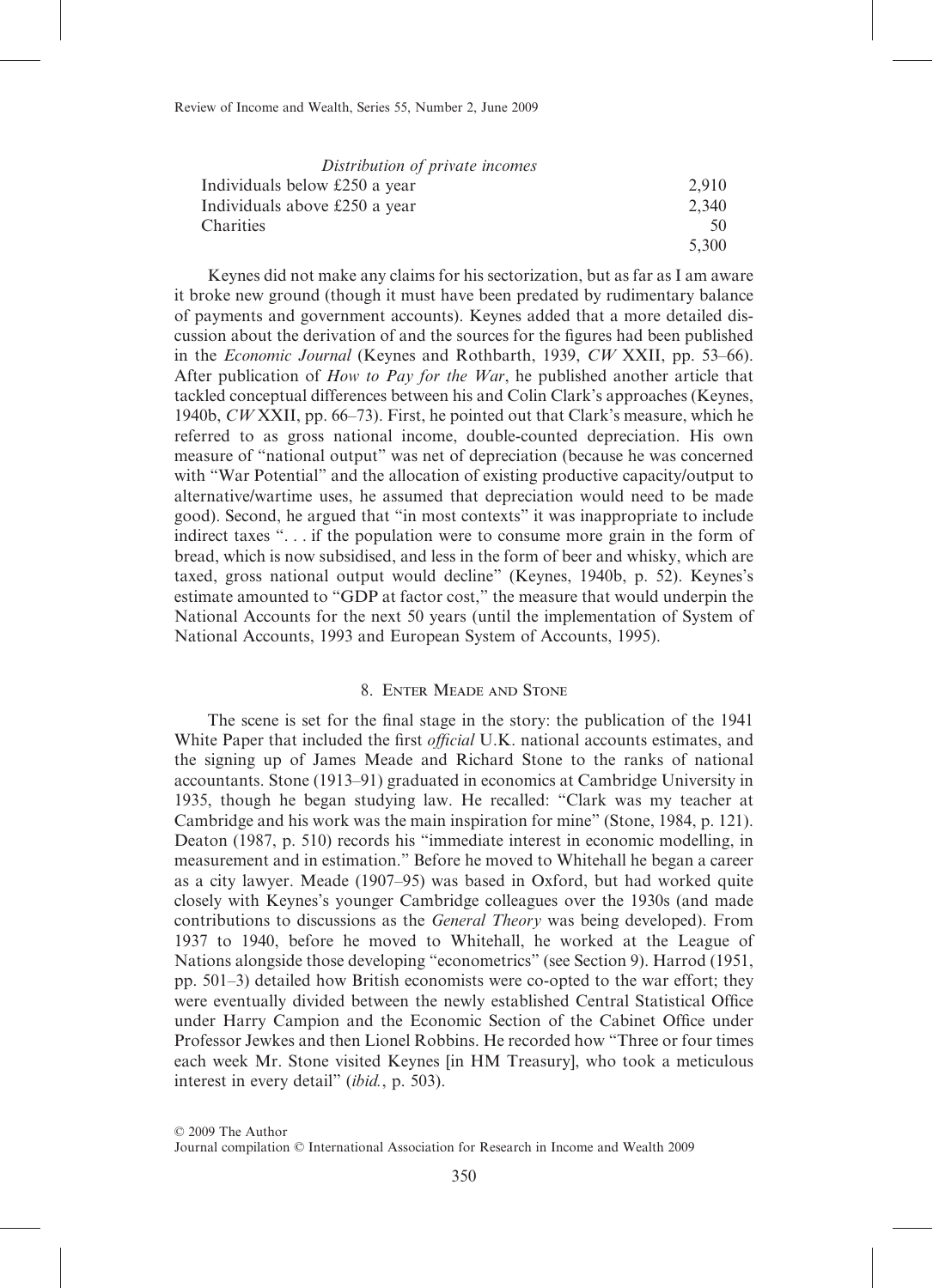| $\sim$ |
|--------|
|--------|

Estimates of Net National Income and Expenditure in 1938 and 1940 (£ million)

|             |                                                                                                                                                     |                |                  |                       |                            | 1940             |                  |
|-------------|-----------------------------------------------------------------------------------------------------------------------------------------------------|----------------|------------------|-----------------------|----------------------------|------------------|------------------|
|             |                                                                                                                                                     | 1938<br>Year   | 1940<br>Year     | 1st<br><b>Ouarter</b> | 2 <sub>nd</sub><br>Quarter | 3rd<br>Ouarter   | 4th<br>Ouarter   |
| 1. Rents    | 2. Profits and interest before deduction<br>of National Defense Contribution<br>and Excess Profits Tax                                              | 352<br>1,178   | 370<br>1,514     | 92<br>347             | 93<br>387                  | 93<br>394        | 92<br>386        |
| 3. Salaries | 4. Wages (including payments to armed<br>forces and earnings of shop<br>assistants)                                                                 | 980<br>1,820   | 1,135<br>2,483   | 264<br>562            | 276<br>622                 | 295<br>647       | 300<br>652       |
|             | 5. Other income<br>6. Net national income (before)                                                                                                  | 85<br>4,415    | 84<br>5,586      | 21<br>1,286           | 21<br>1,399                | 21<br>1,450      | 21<br>1,451      |
|             | deduction of direct taxes)                                                                                                                          |                |                  |                       |                            |                  |                  |
|             | 7. Personal expenditure at market prices<br>8. Expenditure by the government at<br>home and abroad, and local<br>authorities, on goods and services | 3,997<br>849   | 4,303<br>3,100   | 1,023<br>558          | 1,076<br>646               | 1,084<br>887     | 1,120<br>1,009   |
|             | 9. Indirect taxes, rates, etc.<br>10. Net investment, or disinvestment, at<br>home and abroad                                                       | $-643$<br>210  | $-868$<br>$-949$ | $-193$<br>$-102$      | $-205$<br>$-118$           | $-227$<br>$-294$ | $-243$<br>$-435$ |
|             | 11. Balance unaccounted for                                                                                                                         | $\overline{2}$ |                  |                       |                            |                  |                  |
|             | 12. Net national expenditure                                                                                                                        | 4,415          | 5,586            | 1,286                 | 1,399                      | 1,450            | 1,451            |

The official estimates were published as *An Analysis of the Sources of War Finance and an Estimate of the National Income and Expenditure in 1938 and 1940* (Cmd. 6261); Keynes wrote the text (Ward and Doggett, 1991, p. 34). In a section entitled "Estimation of the National Income and Expenditure in 1938 and 1940," three tables were presented that built on those in *How to Pay for the War*:

- Table A: Estimates of net national income and expenditure.
- Table B: Estimates of personal incomes, personal expenditure and personal savings.
- Table C: Estimates of the net amount of funds available for government purposes from private sources.

These were presented clearly and elegantly; they were in *account form* where expenditure equaled income; as in Clark, the tables included quarterly estimates. Moreover, as Kendrick (1970, p. 308) observed, the accounts "stressed the 'national income and outlay account' idea. That is, income (factor cost) and expenditure were looked on as the two sides of a double-entry production account for the entire national economy." Table A is reproduced here as Table 5 (the original was produced over two pages with the income account on the left and the expenditure account on the right).

Shortly after the publication of the White Paper, Meade and Stone (1941) produced a technical article presenting a fuller framework of accounts for a national economy: "The Construction of Tables of National Income, Expenditure, Saving and Investment." Vanoli (2005, p. 20) observed that the publication of the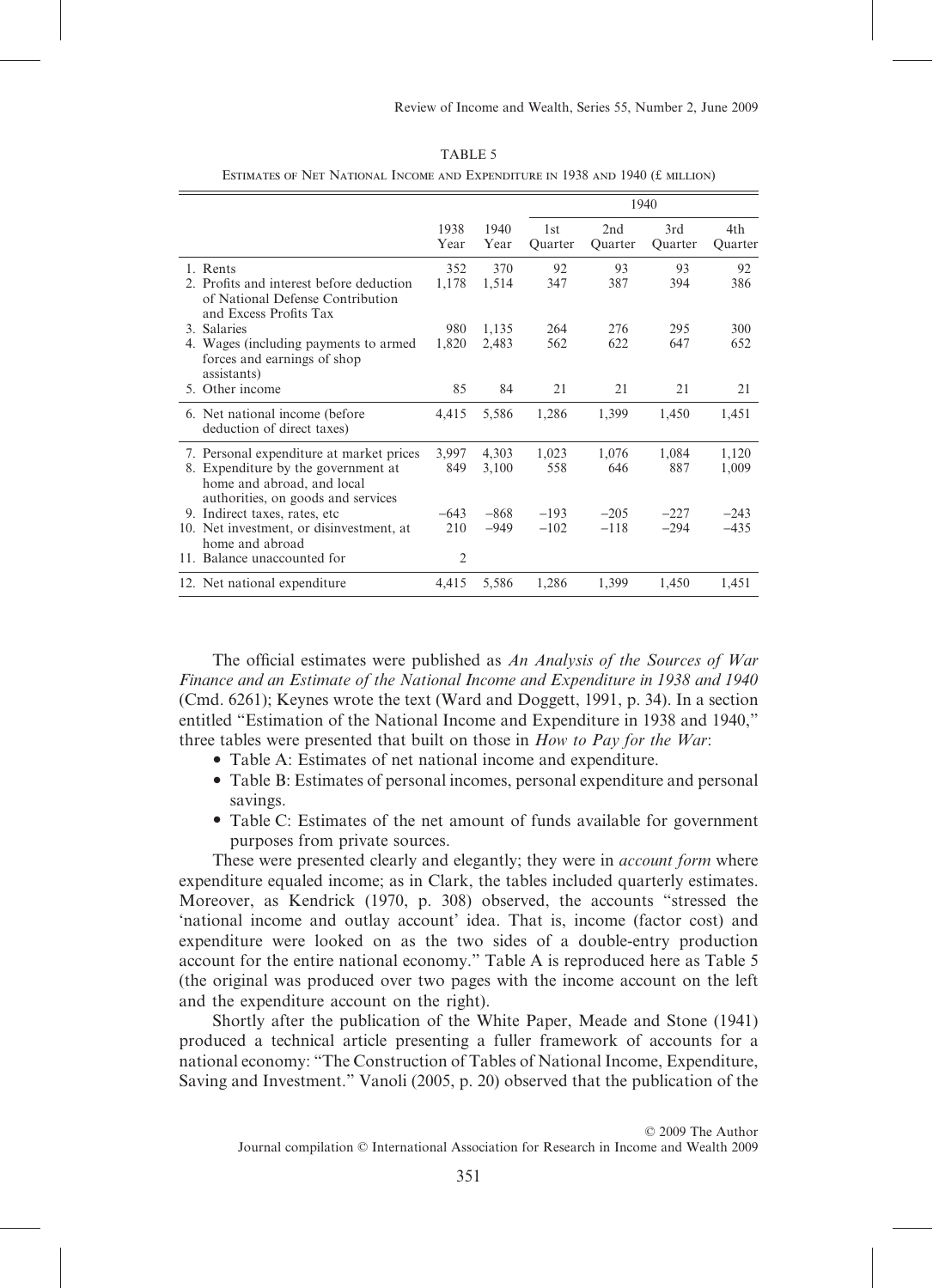article came "following Keynes' suggestion" (though the extent of Keynes's contribution to the substance of the article is not known). While noting the system was incomplete, Vanoli (*ibid.*) commended the approach: "the set of tables published in 1941 represents indeed a system of national accounts in the form of a linkage among a coherent set of macroeconomic totals."

The White Papers would become annual events, published alongside HM Treasury Budget Reports; they led to the U.K. "Blue Books," formally entitled *National Income and Expenditure*, and renamed in 1984 as *United Kingdom National Accounts*, as they continue today.

## 9. The "Conventional Wisdom" Concerning Keynes's Role

I have argued that Keynes had a very important role in the history of British National Income Accounting. Throughout his early career, as a user, he took a close interest in both the availability and reliability of economic statistics as well as in technique, most notably in index number theory. As a prominent public figure he regularly pressed the need for improvements to official statistics, in particular in the Macmillan Report and his *Treatise*.

The theoretical content of the *Treatise* provided great impetus for National Accounts, in that the macroeconomic theory of an investment-driven economic cycle demanded empirical verification. Then in 1931 Richard Kahn's articulation of the multiplier, and Keynes's application of it in his 1933 *Means to Prosperity*, meant a very real need for GDP data according to categories of final demand.

Keynes supported Colin Clark's work, but challenged his figures and entered into a vigorous debate about important technical matters such as the treatment of depreciation and taxes on production. In his 1940 *How to Pay for the War*, he constructed his own National Income Accounts, based on Clark's work, but also for the first time setting out rudimentary institutional sector accounts for the government and household sector. He then successfully advocated official production of these figures; he advised Meade and Stone and wrote the text of the first U.K. National Income and Expenditure White Paper. In sum, he was a leading and demanding advocate, user, and producer of economic statistics.

History has not done justice to either Keynes's contribution or that of his predecessors. The literature on the history of National Accounts tends to restrict Keynes's contribution to only two roles. In Role One, he is portrayed as only a supporter of the development of national accounts information; some even have him doing so reluctantly. In Role Two, a fairly vague interpretation of his theory often linked to claimed associated requirements for macroeconomic modeling—is accepted as having provided some impetus to the developments. A stronger form of this role is that his work provided impetus for the macroeconomic or econometric models that came to prominence at the end of World War II. These models required national accounts information as a basic ingredient.

These interpretations greatly undervalue Keynes's contribution. He is generally not portrayed as having been involved in the preparation of the figures, and I have never come across any emphasis on the specific impetus from the multiplier, and only one or two mention *How to Pay for the War*. Equally, the work of Bowley, Flux and Stamp tends not to be regarded as particularly significant in its

<sup>© 2009</sup> The Author

Journal compilation © International Association for Research in Income and Wealth 2009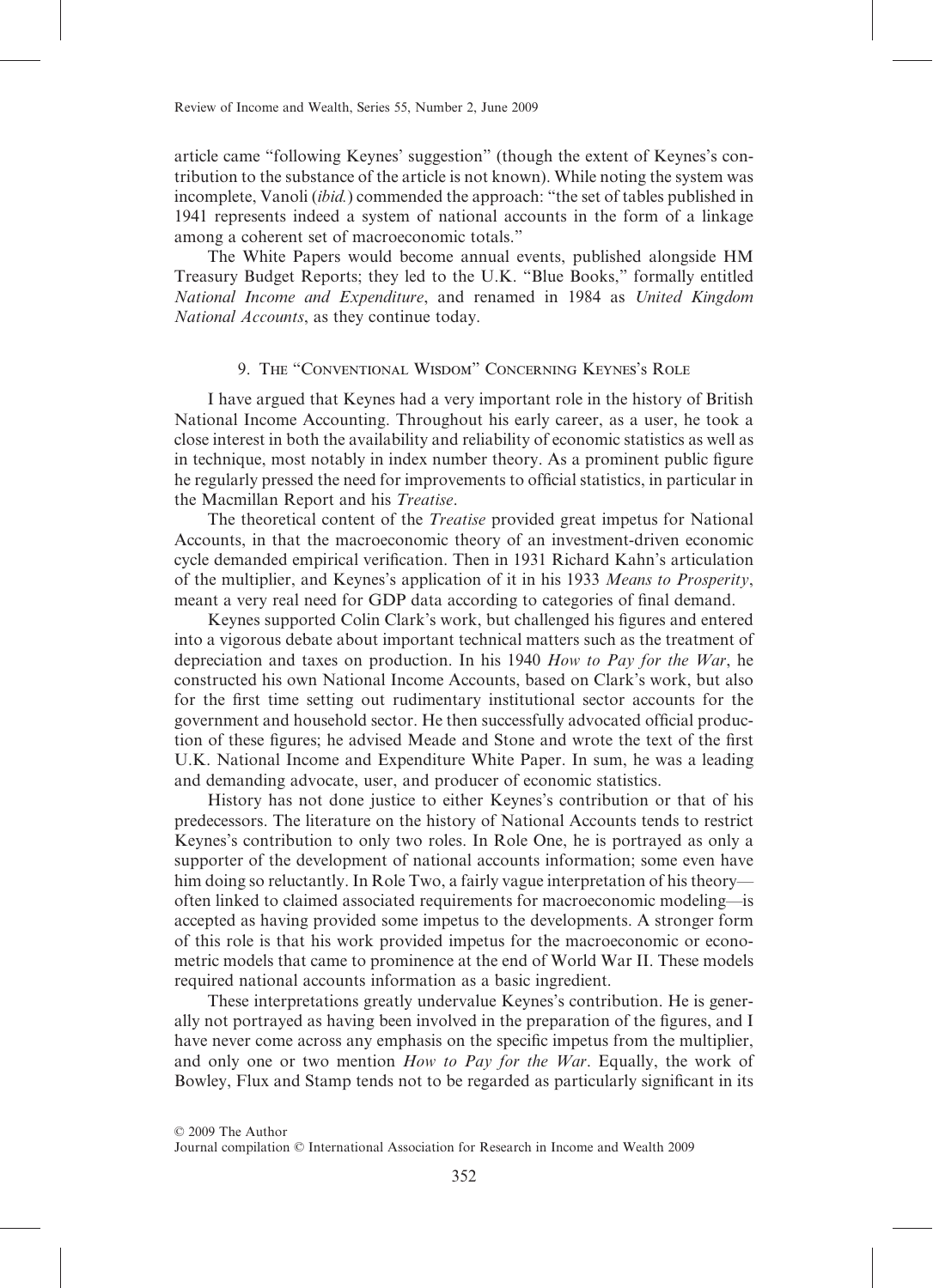own right. It is generally presented as an afterthought, following laborious detailing of the far more *ad hoc* and sporadic initiatives prior to the 20th century. Instead, the literature tends to accord the greatest prominence to Kuznets, sometimes alongside Colin Clark, and then, of course, to Meade and Stone. For reasons of space, the key contributions are cited only briefly.

The first attempt at articulating Keynes's role was (probably) Harrod's biography (1951). Here Keynes is in Role One, as an agent for change. Harrod (1963, p. 140) reiterated this interpretation, having Keynes "encouraging" research before World War II and "getting this work put in hand in the British Central Statistical Office during that war" (Harrod, 1963, p. 140). Studenski's (1958) celebrated and influential study of *The Income of Nations*, paints a somewhat different picture. At points he is disparaging ("Keynes himself was not interested in statistics and was not particularly skilful in using them"; p. 25), but generally he permitted Keynes Role Two through his theoretical advances: "Keynes (1883– 1946) gave a new orientation to modern economics and in doing so affected modern thinking in the field of national income analysis" (p. 25). Kendrick's (1970) broad, condensed and very scholarly view of "The Historical Development of National-Income Accounts" has Keynes in Roles One and Two: with his theory giving an impetus for estimation, and his advocacy influential.

The most substantial account of Keynes's part in the development of National Accounts is Patinkin (1976). Again he has Keynes in Role Two, but he seeks even to demean Keynes's contribution in a manner that I hope is answered by this article. Even Stone himself has tended to diminish Keynes's achievement so that he is only an advocate and user of others' work (e.g. Stone, 1984). In the *New Palgrave Dictionary of Economics*, Simon Kuznets is celebrated as "the foremost pioneer" of "conceptualising and measurement" (Easterlin, 1987, p. 70). Keynes is mentioned only in the context of Role Two. Finally, in his great work, Vanoli (2005, p. 19) does likewise.

It is the second role that has caused the most confusion, particularly in its stronger form with National Accounts becoming the raw material for *econometric modeling*. Studenski (1958, pp. 25–6) goes on to argue that Keynes's "followers" used his theoretical approach to develop models to forecast the future national income or as guides to policy. The underlying purpose of Patinkin's work appears to be to make a similar link: the title of the paper is "Keynes and Econometrics: On the Interaction between the Macroeconomic Revolutions of the Interwar Period." Today, the notion that National Accounts were developed to support econometric modeling has of course become a "conventional wisdom." Keynes hence becomes identified with National Accounts merely as they provide the raw material for the "Keynesian" economics, econometric model building and the associated economic policies of the post-war world.

More generally, and going beyond the history of National Accounting, my own judgment is that history has severely distorted both Keynes's theory and associated policy proposals. Those initiatives with which he has been most closely associated and those that he has been most greatly distanced from seem to me an exact reversal of the true state of affairs. In particular, I have argued that too much prominence has been given to his views on fiscal policy, whereas his primary concern was monetary policy (Tily, 2007).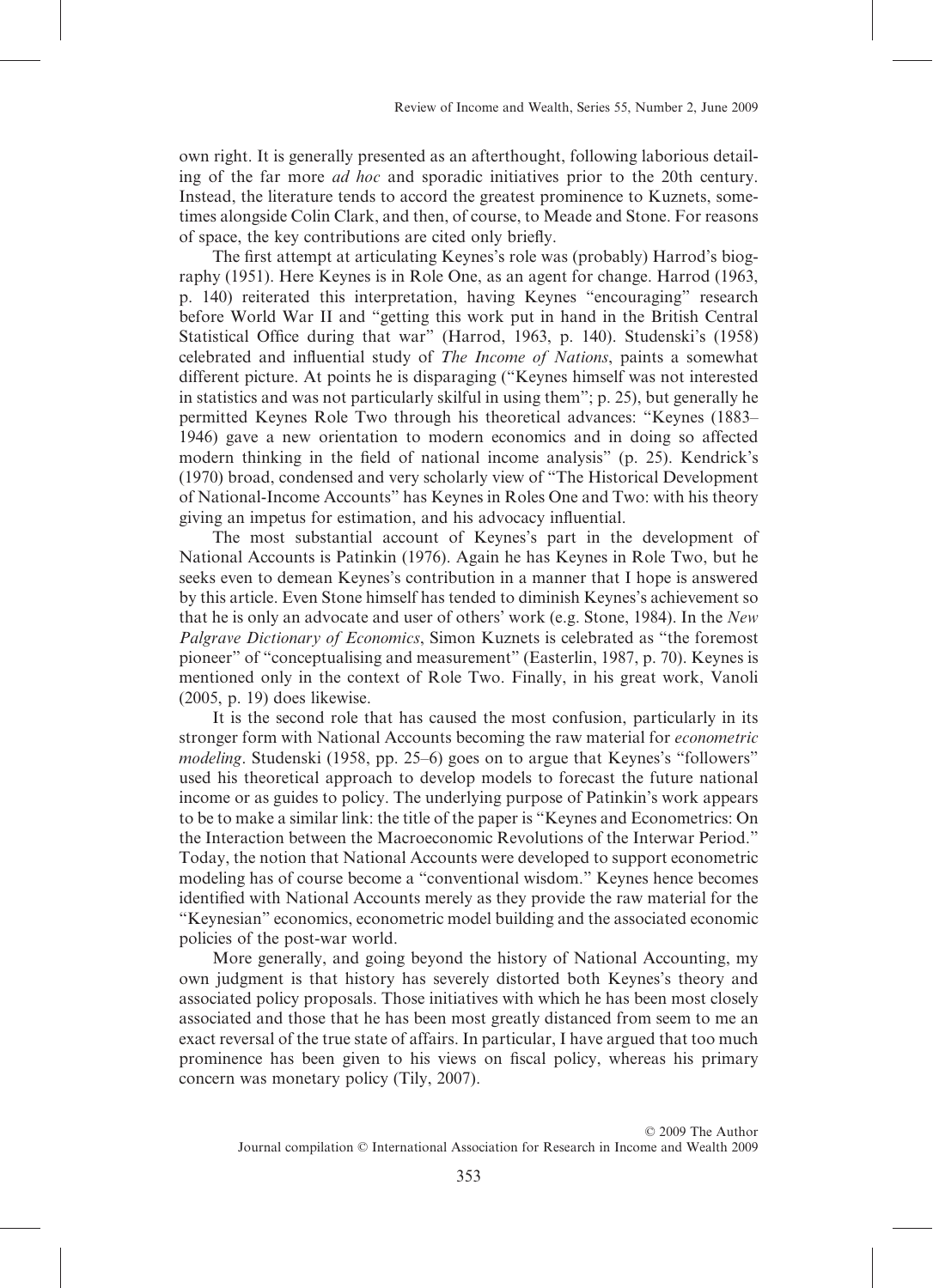The conventional history of National Accounts builds on a misinterpretation of Keynes's theory as providing the groundwork for macroeconomic model building. That, after the war, academic and practical economists gave great importance to macroeconomic models of the economy and the consequent need to measure the relevant quantities is undeniable. But such models have very little to do with Keynes. Certainly his *The General Theory of Employment, Interest and Money* (1936) was (what is now known as) a macroeconomic theory of the economy. For me, the greatest difference from previous models of the economy was that it gave *demand* a role in the determination of aggregate activity and employment in both the long and short runs.<sup>30</sup> While the textbook interpretation sets Keynes's model as a system of simultaneous equations, many other have rejected this approach. In the *General Theory*, Keynes gave a fundamental role to his notion of *uncertainty*, so that something as intangible as expectations of the future could change actual outcomes, and matters cannot be so straightforwardly modeled:

A monetary economy, we shall find, is essentially one in which changing views about the future are capable of influencing the quantity of employment and not merely its direction. But our method of analysing the economic behaviour of the present under the influence of changing ideas about the future is one which depends on the interaction of supply and demand, and is in this way linked up with our fundamental theory of value. (*CW* VII, p. xxii)

It appears that macroeconomic models based on simultaneous equations were emerging in parallel to Keynes's work. Backhouse (2006, p. 35) has commented:

However, it is arguable that these aspects of his theory [true uncertainty] were taken up by only a few economists. Many economists ignored these aspects of the book, focusing on the mathematical relationships (the consumption, investment and demand-for-money functions) that could be used to construct formal models.

These models were given great impetus by the League of Nations: Haberler's (1937) *Prosperity and Depression* set out theoretical arguments and Tinbergen (1939) developed what are now known as econometric techniques. Prior to publication, matters were overseen by a group of prominent economists from across the world,<sup>31</sup> though Keynes and his closest Cambridge colleagues were conspicuous by their absence.

Keynes was deeply skeptical about Tinbergen's work. The two authors' exchange of views was published in the *Economic Journal* (Keynes, 1939, 1940c, *CW* XIV, pp. 306–18, 318–20; Tinbergen, 1940).<sup>32</sup> Keynes set out a number of detailed complaints, but his fundamental concern was the *inductive assumption*. Econometric modeling techniques assumed that the future was a function of the

<sup>32</sup>A letter from Keynes to Richard Kahn is more matter of fact: "I do not know if it is obvious that I think it all hocus—worse than Haberler [*Prosperity and Depression*]. But everyone else is greatly impressed, it seems, by such a mess of unintelligible figurings" (*CW* XIV, p. 289).

<sup>&</sup>lt;sup>30</sup>Demand was a function of the MPC, the long-term rate of interest (which according to the theory of liquidity preference could be set by the authorities), and entrepreneurs' expectations of the yield on investment (reflected by the marginal efficiency of capital).

<sup>&</sup>lt;sup>31</sup> According to League of Nations records, the following economists were present at a meeting in June/July 1934 to discuss emerging conclusions: D. Robertson, G. Haberler, O. Anderson, J. M. Clark, L. Dupriez, A. Hansen, O. Morgenstern, B. Ohlin, C. Rist, L. Robbins, W. Ropke and J. Tinbergen.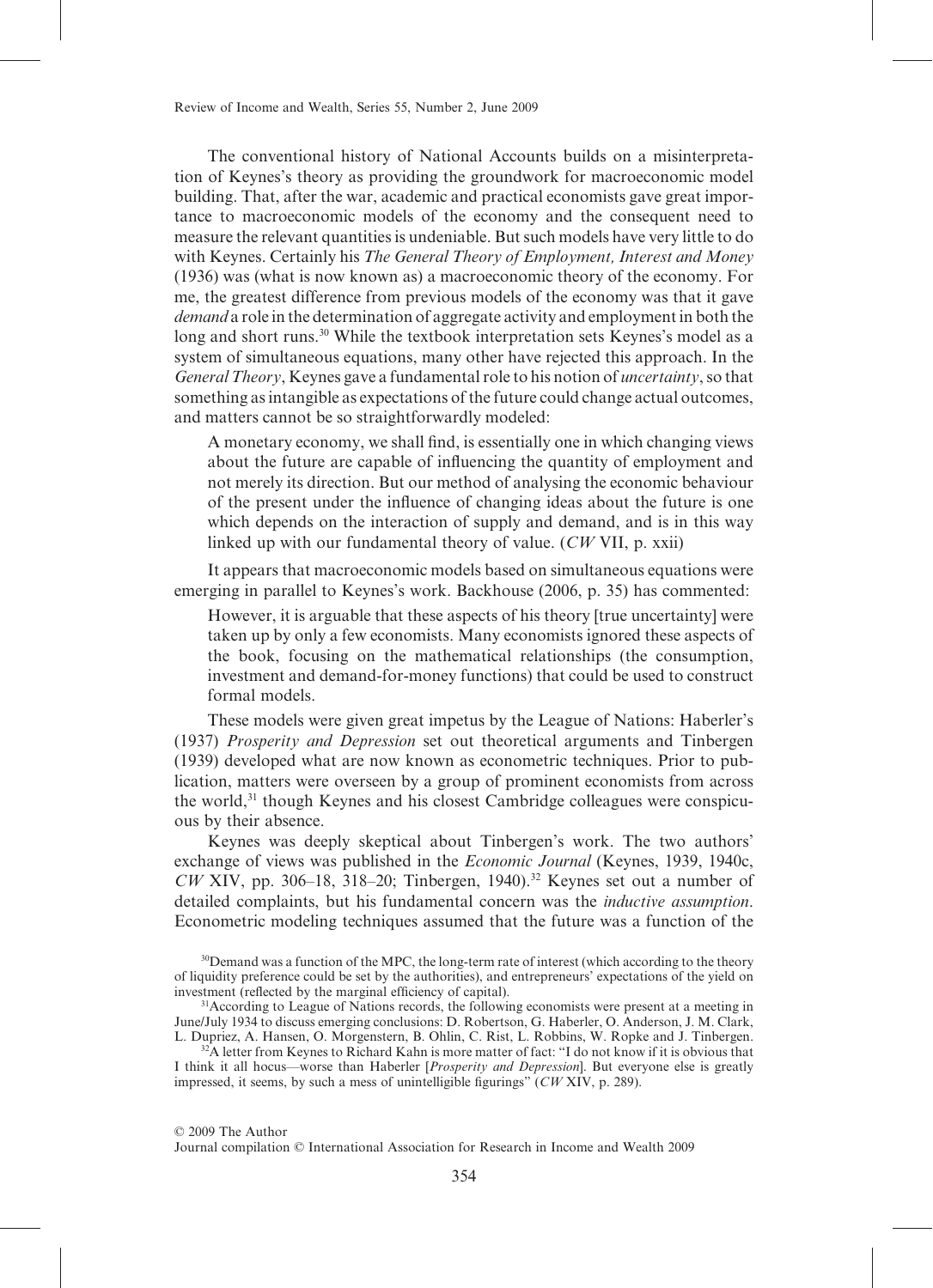past, and hence negated any role for uncertainty and the unpredictability of expectations. He concluded his re-rejoinder to Tinbergen as follows: ". . . that this brand of statistical alchemy is ripe to become a branch of science, I am not yet convinced. But Newton, Boyle and Locke all played with alchemy. So let him continue" (Keynes, 1940c). This skepticism has not gone unrecognized:

Clearly, Keynes would have shown the same scepticism towards Tinbergen's successors, the Cowles Commission's econometric programme . . . , and the "Keynesian" efforts to use macroeconometric models to "fine-tune" the economy. (Hoover, 2006, p. 92)

That is not to doubt the validity of econometric model building as an explanation for the almost incomprehensibly rapid international flourishing of National Accounting from 1941 onwards. The econometric story is, however, misleading as an explanation for the development of U.K. National Accounts. While it may be complementary to the present story for the U.K., it has served to overwhelm that story and the associated achievements of *all* involved. It lends itself to the key developments coming only in the 1930s, so Kuznets, and sometimes Clark, can be celebrated, but it has events prior to these as not so significant.

In fact, the key contributions to the literature on the *early* history of National Accounts tend to dwell on developments prior to the 20th century, and make only brief mention of the work of Bowley, Flux and Stamp. For example, Studenski has laborious detail on the former and devotes only four paragraphs to English developments from 1900 to 1917 (Studenski, 1958, pp. 142–3). Marshall is accorded two parts of one sentence (though it is conceded that he "greatly clarified the concept" of National Income (*ibid.*, p. 118)); Flux merits no mention at all (beyond being the source for one table); Colin Clark is mentioned in the history only by name, and no importance is attributed to the instigation of the Census of Production. Studenski's account of the "extraordinary flourishing" from 1918 to 1939 instead gives most prominence to U.S. developments, in particular at the Brookings Institute and the NBER. Kendrick (1970) affords Bowley (whose work is described as "eclecticism") and Stamp only one paragraph (pp. 299–300); Flux is again not mentioned. Stone did likewise in his Nobel Prize material. Vanoli (2005) offers only a paragraph, though, in fairness, his emphasis is more firmly on the history of the accounting framework rather than the measurement of national income (see below), and his call for a history of British efforts has been cited at the start of this paper. The various entries in the *New Palgrave Dictionary of Economics*, both the overviews of the development of National Accounts and biographies of specific individuals, take a similar approach. The entry for Bowley (by Stone) barely mentions his national accounts work, likewise the entry for Flux. Clark is generally better treated, and in his entry (though not in Kuznets's) is described as the "co-author, with Simon Kuznets, of the statistical revolution" (Arndt, 1987, p. 428). None pays any attention to the role of a census of production, nor the distinct evolutions of income, production and expenditure estimates.

Finally, the econometric dimension perhaps provided the specific impetus for the more extensive national income *accounting* approach. The view that an economy could be modeled would come to demand the complete articulation of all monetary transactions between all the actors in the economic process that is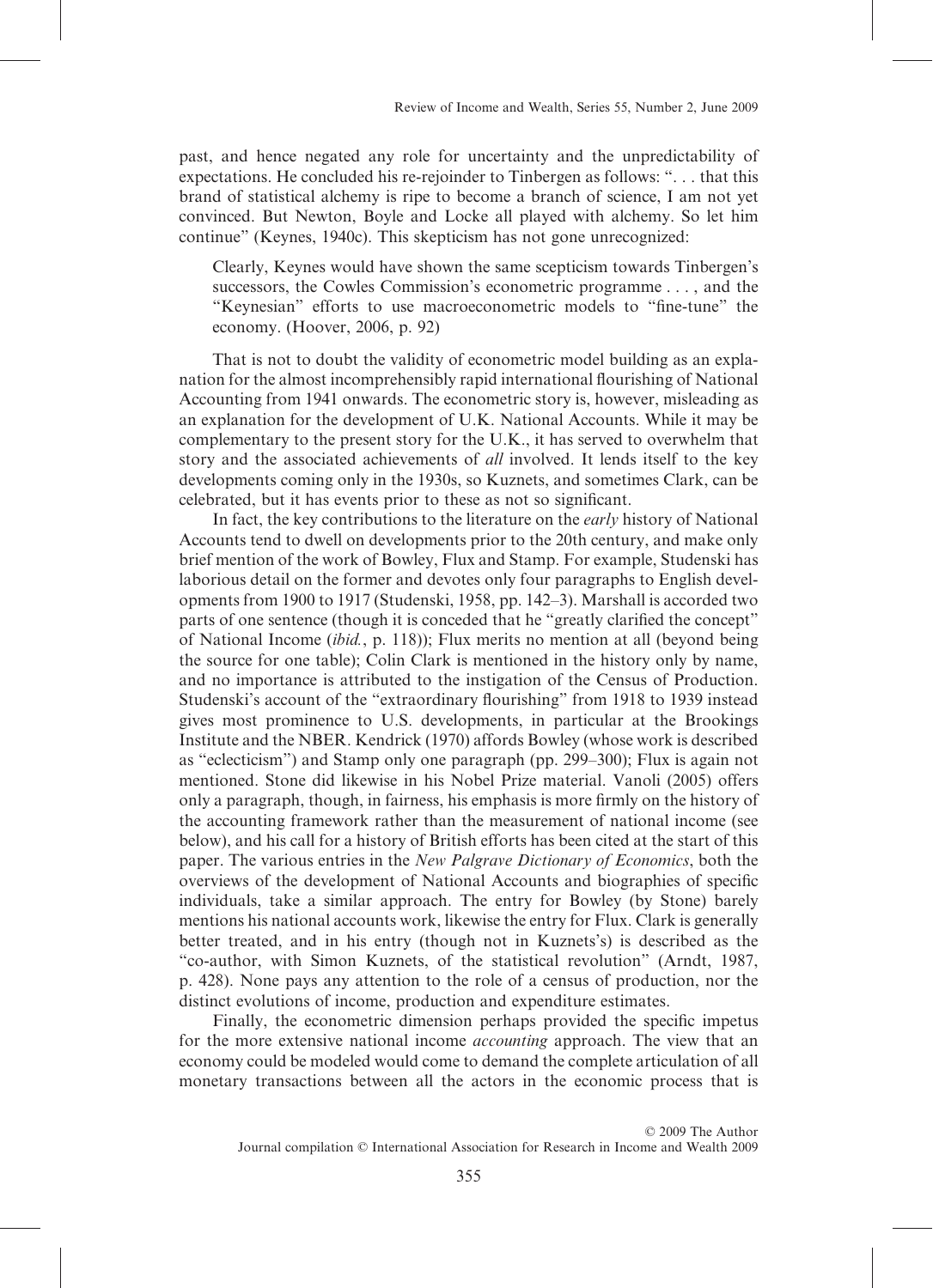reflected in the national accounts framework. Vanoli's (2005, pp. 16–18) tracing of the origins of the accounting perspective has certain overlaps with the development of econometrics. In particular he emphasizes the role of Irving Fisher and Ragnar Frisch: from 1931 to 1934, Fisher was the first President of the Econometric Society; from 1933 to 1954, Frisch was the first Editor of *Econometrica* (the journal of the Econometric Society).33

The very rapidly achieved consensus over the necessity of econometric modeling may have been a critical factor in the *official* endorsement of National Income Accounting in the U.K. So that Keynes, in Role One, was pushing on a door that had been well oiled, perhaps by Meade, freshly returned from the League of Nations—where he had worked alongside Tinbergen, Koopmans and Haberler. Indeed, as far as I am aware, no history of the National Accounts has ever drawn attention to the 1939 United Nations mandate, referred to in a later report as follows:

At its eighth session, held in April 1939, the Committee of Statistical Experts decided, in accordance with its general mandate under the International Convention relating to Economic Statistics, to include in its programme the statistical measurement of national income (United Nations, 1947, p. 5).<sup>34</sup>

## 10. CONCLUSION

In 1963 Roy Harrod paid tribute to the achievements of British National Accountants:

The British still appear to hold the first place in the compilation of national income statistics; but it has now become common form in all countries that attempts should be made, even when the basic data are very imperfect, to furnish such statistics. Their provision has proved to be of the utmost value to economic researchers. (Harrod, 1963, p. 140)

With Bowley, Flux and Stamp, Britain led academic and practical developments of National Accounting throughout the first quarter of the 20th century. The breadth and depth of Colin Clark's work in the 1930s—funded from his own resources, it should be added—marked him out as the most resourceful and innovative National Accountant of them all. Keynes's long-standing interest and involvement came to great fruition with his return to HM Treasury in 1940. By 1941, British National Accountants had surmounted many conceptual and technical challenges, so that the three measures had been articulated, equality was reinforced through a presentation in account form, rudimentary sector accounts had been produced, real and nominal techniques developments and both annual and quarterly measures made available. Meade and Stone were poised to take these achievements to the rest of the world.

© 2009 The Author

<sup>33</sup>On their role in the history of econometrics, see Morgan (1990, pp. 83–100).

<sup>&</sup>lt;sup>34</sup>A footnote continues: "Cf. Document C.133.M.85.1939.II.A.(C.E.S.145), Geneva, 27 April 1939)."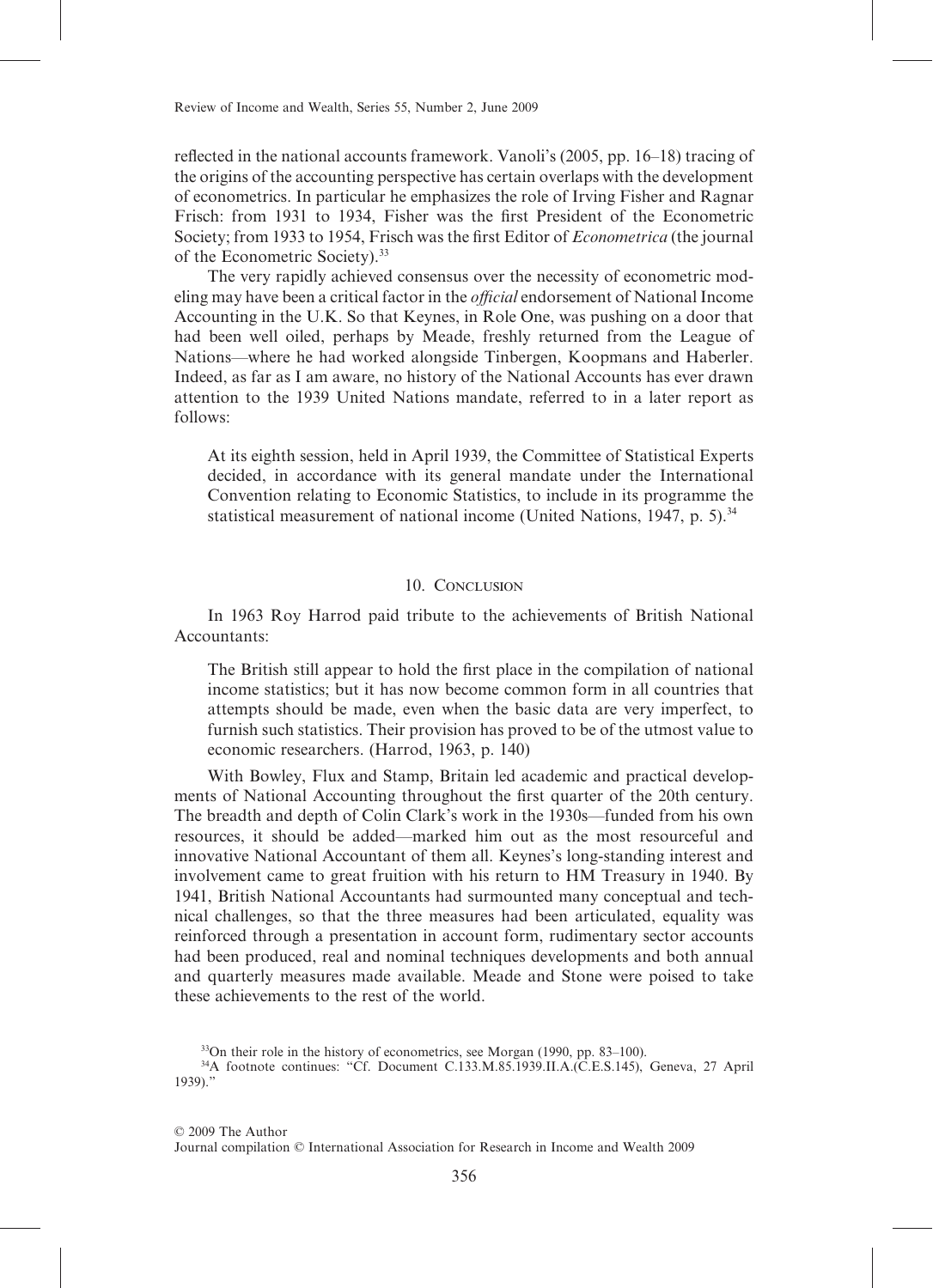|         | <b>Total Income</b> |                           |
|---------|---------------------|---------------------------|
| Year    | £ million           | Authority                 |
| 1688    | 43                  | Davenant and Gregory King |
| 1740    | 64                  | Decker                    |
| 1783    | 200                 | Giffen                    |
| 1800    | 230                 | Mulhall                   |
| 1812    | 431                 | Colquhoun                 |
| 1835-40 | 515                 | Giffen                    |
| 1851    | 646                 | Levi                      |
| 1852    | 440                 | W. Farr                   |
| 1860    | 700                 | Bowley $(1910)^1$         |
| 1864    | 814                 | Levi                      |
| 1867    | 961                 | Levi                      |
| 1867    | 814                 | Baxter                    |
| 1870    | 950                 | Bowley $(1910)^1$         |
| 1875    | 1,200               | Giffen                    |
| 1880    | 1,150               | Bowley $(1910)^1$         |
| 1881    | 1,168               | Levi                      |
| 1883    | 1,270               | Giffen                    |
| 1883    | 1,274               | Levi                      |
| 1883    | 1,289               | Mallet                    |
| 1888    | 1,300               | Mallock                   |
| 1889    | 1,285               | Mulhall                   |
| 1890    | 1,350               | Bowley $(1910)^1$         |
| 1891    | 1,600               | Bowley                    |
| 1900    | 1,650               | Bowley $(1910)^1$         |
| 1903    | 1,750               | Giffen                    |
| 1904    | 1,710               | Money                     |
| 1907    | 1,800               | Bowley                    |
| 1907    | 1,945               | Bowley                    |
| 1907    | 1,844               | Money                     |
| 1907    | 1,964               | Mallock                   |
| 1907    | 2,038               | Whittaker                 |
| 1907    | 2,025               | Flux <sup>1</sup>         |
| 1908    | 1,800               | Bowley $(1910)^1$         |
| 1908    | 1,920               | Fabian Society            |
| 1911    | 1,900               | <b>Bowley</b> (1919)      |
| 1911    | 1,988               | Stamp and Bowley (1927)   |
| 1911    | 2,038               | Clark (1932)              |
| 1913    | 2,050               | <b>Bowley</b> (1919)      |
| 1913    | 2,165               | <b>Bowley</b> (1920)      |
| 1914    | 2,100               | Money                     |
| 1924    | 3,803               | Stamp and Bowley (1927)   |
| 1924    | 3,975               | Flux (1929)               |
| 1924    | 3,878               | Clark (1932)              |
| 1928    | 4,152               | Clark (1932)              |
|         |                     |                           |

Appendix: Estimates of the National Income

*Notes*:

<sup>1</sup>Not reported by Stamp.

<sup>2</sup>Where necessary, financial year figures are allocated to the first calendar year; when ranges given in original source, the mid-points have been used.

*Source*: 1644–1908 and 1914: mainly Stamp (1916, p. 426); others: the author.

#### **REFERENCES**

Arndt, H. W., "Clark, Colin Grant," in John Eatwell, Murray Milgate and Peter Newman, *The New Palgrave: A Dictionary of Economic Theory and Doctrine*, Macmillan, London, 1987.

Backhouse, Roger E., "The Keynesian Revolution," in Roger E. Backhouse and Bradley W. Bateman (eds), *The Cambridge Companion to Keynes*, Cambridge University Press, 2006.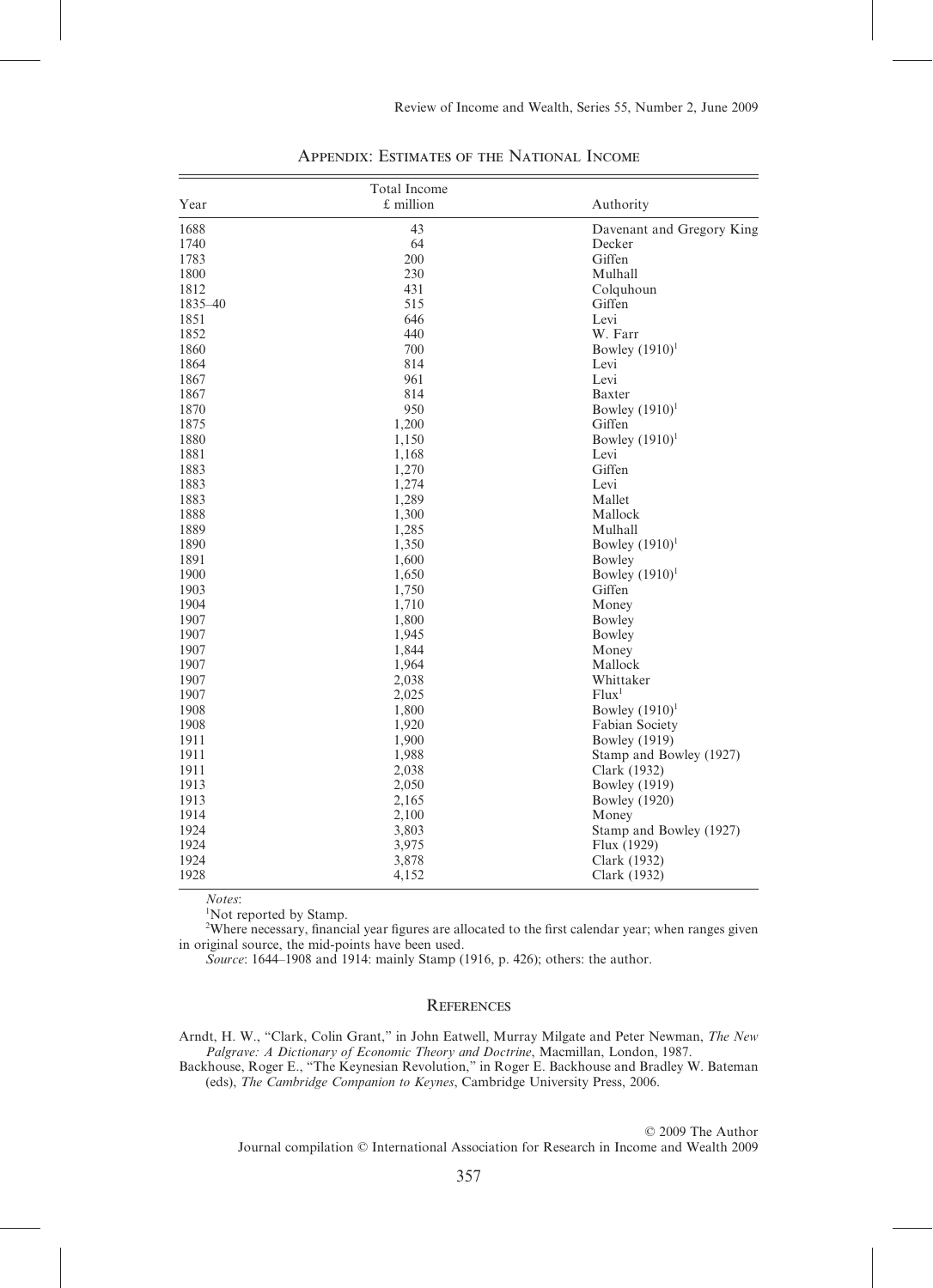Bowley, Arthur L., "Changes in Average Wages (Nominal and Real) in the United Kingdom Between 1860 and 1891," *Journal of the Royal Statistical Society*, 58, 223–85, 1895.

———, *Wages in the United Kingdom in the Nineteenth Century*, Cambridge University Press, 1900. ———, *An Elementary Manual of Statistics*, Macdonald and Evans, London, 1910.

———, "The Census of Production and the National Dividend," *Economic Journal*, 23(99), 53–61, 1913.

———, *The Division of the Product of Industry: An Analysis of National Income before the War*, Clarendon Press, Oxford, 1919.

———, *The Change in the Distribution of the National Income, 1880–1913*, Clarendon Press, Oxford, 1920.

———, "The Definition of National Income," *Economic Journal*, 32(125), 1–11, 1922.

———, "Review of C. Clark (1933) The National Income, 1924–31", *The American Economic Review*, 23, 371–2, 1933.

———, "Review of C. Clark (1937) *National Income and Outlay*", *Economica*, 4, 350–3, 1937.

Bowley, A. L. and Stamp, Josiah C., *The National Income 1924*, Clarendon Press, Oxford, 1927. Cd. 6320, *Final Report of the First Census of Production of the United Kingdom (1907)*, His Majesty's Stationary Office, London, 1912.

Clark, Colin G., *The National Income, 1924–1931*, Macmillan, London, 1932.

"The National Income and the Theory of Production," *Economic Journal*, 43(170), 205-16, 1933.

———, *National Income and Outlay*, Macmillan, London, 1937a.

———, "National Income at its Climax," *Economic Journal*, 47(186), 308–20, 1937b.

———, "Determination of the Multiplier from National Income Statistics," *Economic Journal*, 48(191), 435–48, 1938.

Cmd. 3897, *Macmillan Committee Report on Industry and Finance*, His Majesty's Stationery Office, London, 1931.

Cmd. 6261, *An Analysis of the Sources of War Finance and an Estimate of the National Income and Expenditure in 1938 and 1940*, Her Majesty's Stationary Office, London, 1941.

- Committee on Official Statistics, "Petition to His Majesty's Government," *Journal of the Royal Statistical Society*, 83(1), 131–2, 1920.
- Deaton, Angus, "Stone, John Richard Nicholas," in John Eatwell, Murray Milgate and Peter Newman, *The New Palgrave: A Dictionary of Economic Theory and Doctrine*, Macmillan, London, 1987.

Easterlin, Richard A., "Kuznets, Simon," in John Eatwell, Murray Milgate and Peter Newman, *The New Palgrave: A Dictionary of Economic Theory and Doctrine*, Macmillan, London, 1987.

Flux, Alfred W., "The Measurement of Price Change," *Journal of the Royal Statistical Society*, 84(2), 167–215, 1921.

———, "The Census of Production," *Journal of the Royal Statistical Society*, 87(3), 351–90, 1924.

———, "Review of A. L. Bowley and J. Stamp (1927) *The National Income 1924*," *Economic Journal*, 37(146), 255–7, 1927.

———, "The National Income," *Journal of the Royal Statistical Society*, 92(1), 1–25, 1929.

Haberler, Gottfried von, *Prosperity and Depression: A Theoretical Analysis of Cyclical Movements* (2nd edition 1939), League of Nations, Geneva, Allen & Unwin, London, 1937.

Harrod, Roy F., *The Life of John Maynard Keynes*, Macmillan, London, 1951.

- ———, "Retrospect on Keynes," in Robert Lekachman (ed.), *Keynes' General Theory: Reports of Three Decades*, Macmillan, London, 1963.
- Hoover, Kevin D., "Doctor Keynes: Economic Theory in a Diagnostic Science," in Roger E. Backhouse and Bradley W. Bateman (eds), *The Cambridge Companion to Keynes*, Cambridge University Press, 2006.

Kahn, R. F., "The Relation of Home Investment to Unemployment," *Economic Journal*, 41(163), 173–98, 1931.

Keynes, John Maynard, *The Collected Writings of John Maynard Keynes*, 30 Volumes, General Editors Donald E. Moggridge and Elizabeth S. Johnson, Macmillan, London and New York, Cambridge University Press for the Royal Economics Society, 1971–89. Cited in the text as *CW* [vol. no.].

———, "Rents, Prices, and Wages," *Economic Journal*, 18(71), 472–3, 1908.

———, "Review of Irving Fisher (assisted by Harry G. Brown), *The Purchasing Power of Money: Its Determination and Relation to Credit, Interest, and Crisis*, New York: The Macmillan Company," *Economic Journal*, 21(83), 393–8, 1911.

———, *A Treatise on Money*, Volume I, Macmillan, London, 1930.

© 2009 The Author

Kendrick, John W., "The Historical Development of National-Income Accounts," *History of Political Economy*, 2(2), 284–315, 1970.